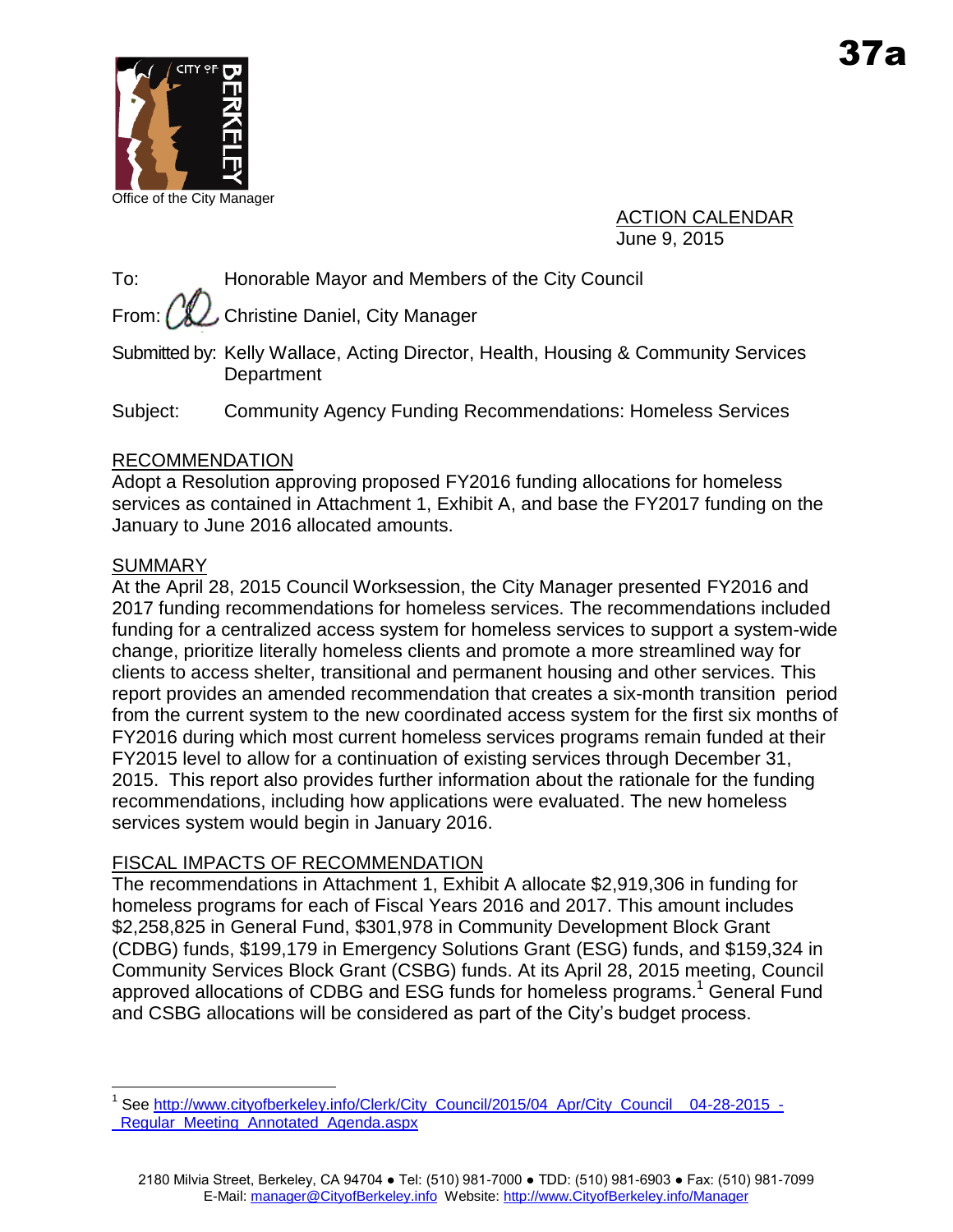# CURRENT SITUATION AND ITS EFFECTS

In December 2014, the city released a Request for Proposals for community agency funding. Forty-two applications were submitted by 16 different agencies for homeless services funding. The Homeless Commission and city staff reviewed proposals during the months of January through March, and each prepared funding recommendations for Council consideration for the April 28, 2015 Council meeting. On April 16, 2015 city officials received a letter protesting the Homeless Commission's application review process. The City Attorney concluded that the most prudent course would be for Council to consider only the City Manager's funding recommendations. City staff presented these recommendations at Council's April 28, 2015 worksession. The recommendations included the creation of a Housing Crisis Resolution Center and a redesign of the homeless service system into a coordinated access system. The funding recommendations were premised upon an immediate shift to the new design beginning July 1, 2015.

Upon further analysis of the timeline and the steps needed to implement the new system, staff has amended its recommendations to include a six-month transition period to operationalize the new system. This timeframe would also put Berkeley's implementation of a coordinated access system more in line with Alameda County's timeframe. These revised funding recommendations include a continuation of existing services for the first six months of Fiscal Year 2016, and a shift to the new system in January 2016. The funding recommendations are contained in Attachment 1, Exhibit A.

#### BACKGROUND

In 2014, the City of Berkeley undertook a strategic planning process to re-design its approach to addressing homelessness. From June through August, consultants facilitated one consumer focus group and four half-day stakeholder meetings. The participants in the stakeholder meetings reached consensus regarding the need for a more streamlined and efficient system that assesses and matches people to housing resources, with the goal of creating a single front door for access. Stakeholders also agreed that the new system should serve those who are least able to help themselves Staff presented the results of this work to Council at a worksession on September 30, 2014.<sup>2</sup> Based on this planning work, the City Manager recommends funding to create a coordinated access system which will streamline access to shelter, transitional and permanent housing, and services for homeless people.

In developing these recommendations, staff understood that the re-design would require substantial changes from the current system and worked to create these changes with the least disruption to homeless service providers and the people accessing their services. The following key principles guide the recommendation:

- Maximize funding for programs and activities that will strengthen the ability of the homeless system to move people to permanent housing;
- Maintain essential basic services for homeless people;

 $\overline{a}$ <sup>2</sup> See [http://www.cityofberkeley.info/Clerk/City\\_Council/2014/09\\_Sep/City\\_Council\\_\\_09-30-2014\\_-](http://www.cityofberkeley.info/Clerk/City_Council/2014/09_Sep/City_Council__09-30-2014_-_Special_Meeting_Annotated_Agenda.aspx) [\\_Special\\_Meeting\\_Annotated\\_Agenda.aspx](http://www.cityofberkeley.info/Clerk/City_Council/2014/09_Sep/City_Council__09-30-2014_-_Special_Meeting_Annotated_Agenda.aspx) .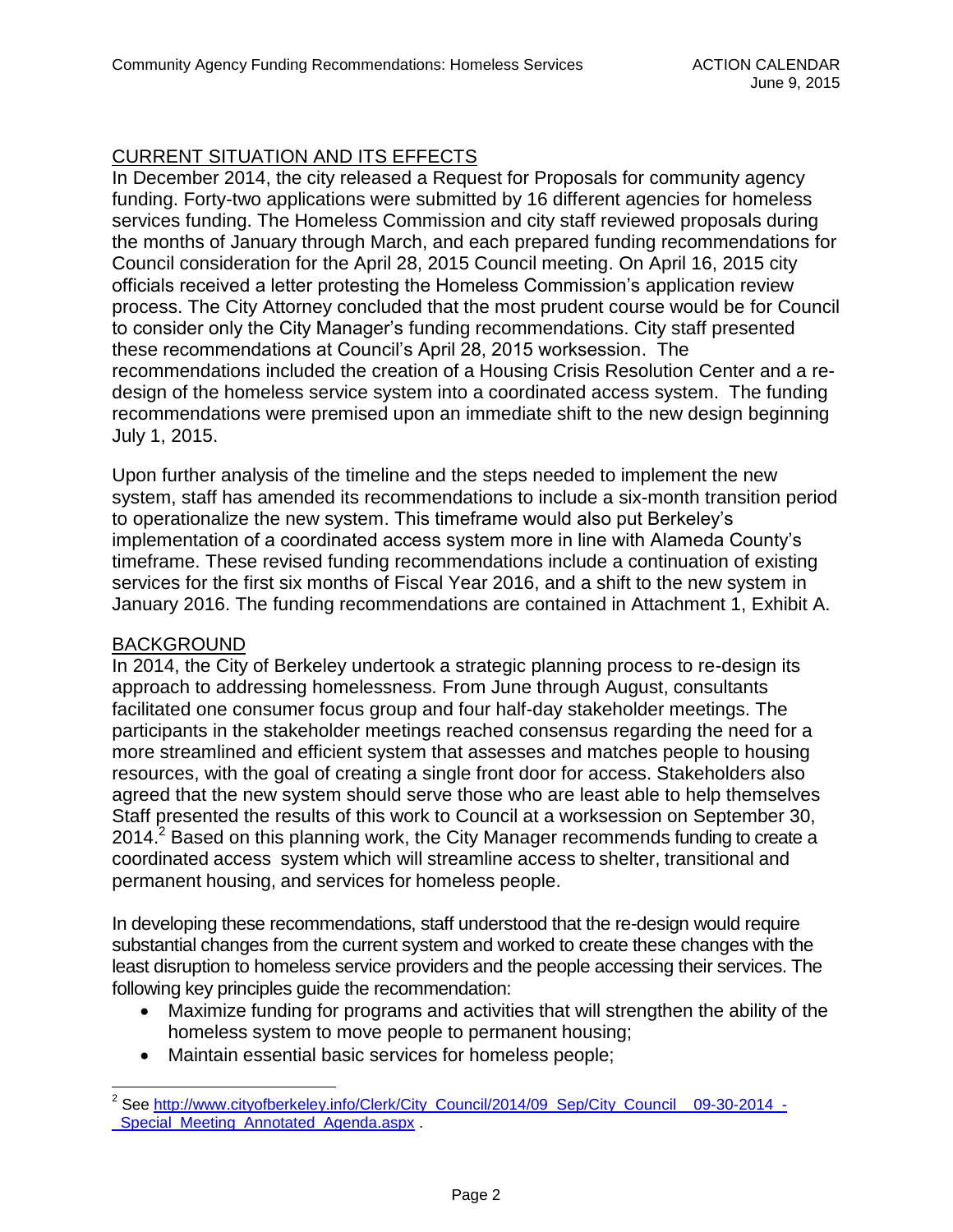- To the extent possible, ensure existing providers maintain current levels of funding in the re-designed system, even if the funding is for a different array of activities;
- Create a phased-in set of changes that will lead to a re-designed system over a period of two years.

A key feature of the new approach is the creation of a single point of entry, the Housing Crisis Resolution Center (HCRC), which will conduct a standardized process of intake, triage, assessment and referral for people who are homeless to ensure that those people with the greatest needs are prioritized for assistance.

City staff reviewed proposals in January and February utilizing standardized evaluation criteria (see Attachment 2) as the basis for their initial recommendations. The evaluation tool assigns 100 possible points for the main body of the application. Applicants for certain types of services were also required to fill out a supplemental questionnaire with varying number of possible points. The scoring results in an overall maximum score of more than 100 points for each type of service in the homeless category. Each application was scored by at least one staff member, and in most cases three. Once the applications were scored, staff applied the key principles above to further refine the recommendations. Staff presented these recommendations to the City Manager in February and March and formed the basis of the recommendations contained in Attachment 1, Exhibit A. City manager draft funding recommendations were presented to the Homeless Commission at their March 11 meeting.

The City Manager recommends:

- Funding the Berkeley Food and Housing Project to operate the HCRC;
- Preserving funding for existing shelter and transitional housing activities;
- Preserving and expanding funding for all existing case management services for clients in the Shelter Plus Care program and adding 38 new case management slots for Shelter Plus Care or Rapid Re-Housing for high needs clients referred through the HCRC;
- Preserving a basic level of funding for meals programs, showers and laundry; and
- Preserving other services, accessed through the HCRC, including drug and alcohol treatment, benefits advocacy, job search assistance, domestic violence services, and expanding representative payee services.

Since Council will not approve final funding recommendations until June 30, 2015 and it is unrealistic to transition to the new service delivery system by July 1, 2015, the City Manager further recommends that Council continue to fund homeless agencies at their current levels for existing services between July 1, 2015 and December 31, 2015.The newly designed system will be up and running and can begin serving clients beginning January 2016.

## ENVIRONMENTAL SUSTAINABILITY

There are no identifiable environmental impacts or opportunities associated with the subject of this report.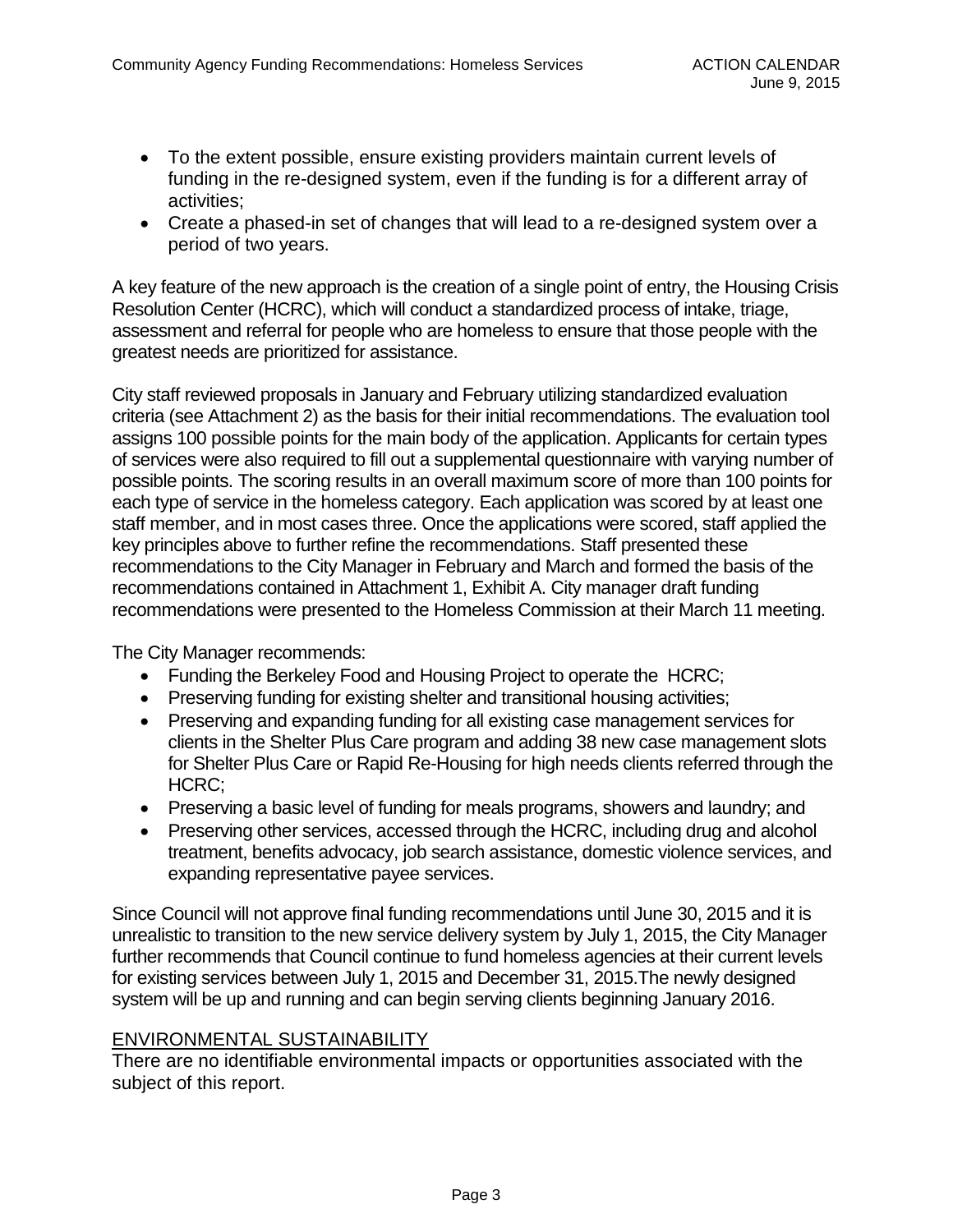# RATIONALE FOR RECOMMENDATION

The Request for Proposals staff released in December 2014 for homeless services was much more directive than in past years and required agencies to submit proposals to provide specific services. The application also required the agency to commit to serving literally homeless clients referred by the HCRC in order to operationalize the system's ability to assess each client's needs and prioritize services to those most in need. A detailed discussion of the rationale for recommendations for each type of homeless service is shown below. Tables in each section show each proposal submitted and indicate the average staff score.

1. Housing Crisis Resolution Center

Creation of the Housing Crisis Resolution Center is the cornerstone of Berkeley's homeless system re-design. On any given day, in the last homeless count, there are 688 homeless people in Berkeley. The HCRC will be the new front door and each and every one of these individuals will access services through the coordinated access system. The HCRC will need to intake each client, assess their need, connect them to the appropriate housing and services, and divert those who are not literally homeless through the provision of low levels of financial assistance and mediation services to prevent them from entering the homeless service system

Two agencies submitted proposals in this category, Building Opportunities for Self-Sufficiency (BOSS), and the Berkeley Food and Housing Project (BFHP).

| Agency      | <b>Program</b>                          | <b>Average Staff</b><br>Score (of a<br>possible 138<br>points) | <b>Proposed</b><br><b>FY2016</b><br><b>Funding</b> |
|-------------|-----------------------------------------|----------------------------------------------------------------|----------------------------------------------------|
| <b>BOSS</b> | <b>Housing Crisis Resolution Center</b> | 93                                                             | \$0                                                |
| <b>BFHP</b> | <b>Housing Crisis Resolution Center</b> | 102                                                            | \$853,606                                          |

Though more expensive, staff recommend funding BFHP's proposal. Not only did the proposal score higher than the BOSS proposal, but the BOSS proposal does not adequately address key elements of a well functioning HCRC, which were outlined in the RFP. BOSS' proposal requests funding for 8.8 staff. Their proposal includes less than a single full-time staff person to:

- triage all new clients who phone in or come to the HCRC for service,
- complete assessments for all new clients to determine their appropriate level of care,
- refer non-literally homeless patrons to other services,
- provide diversion services, which include low levels of financial assistance and mediation services to prevent non-literally homeless people from entering the homeless service system.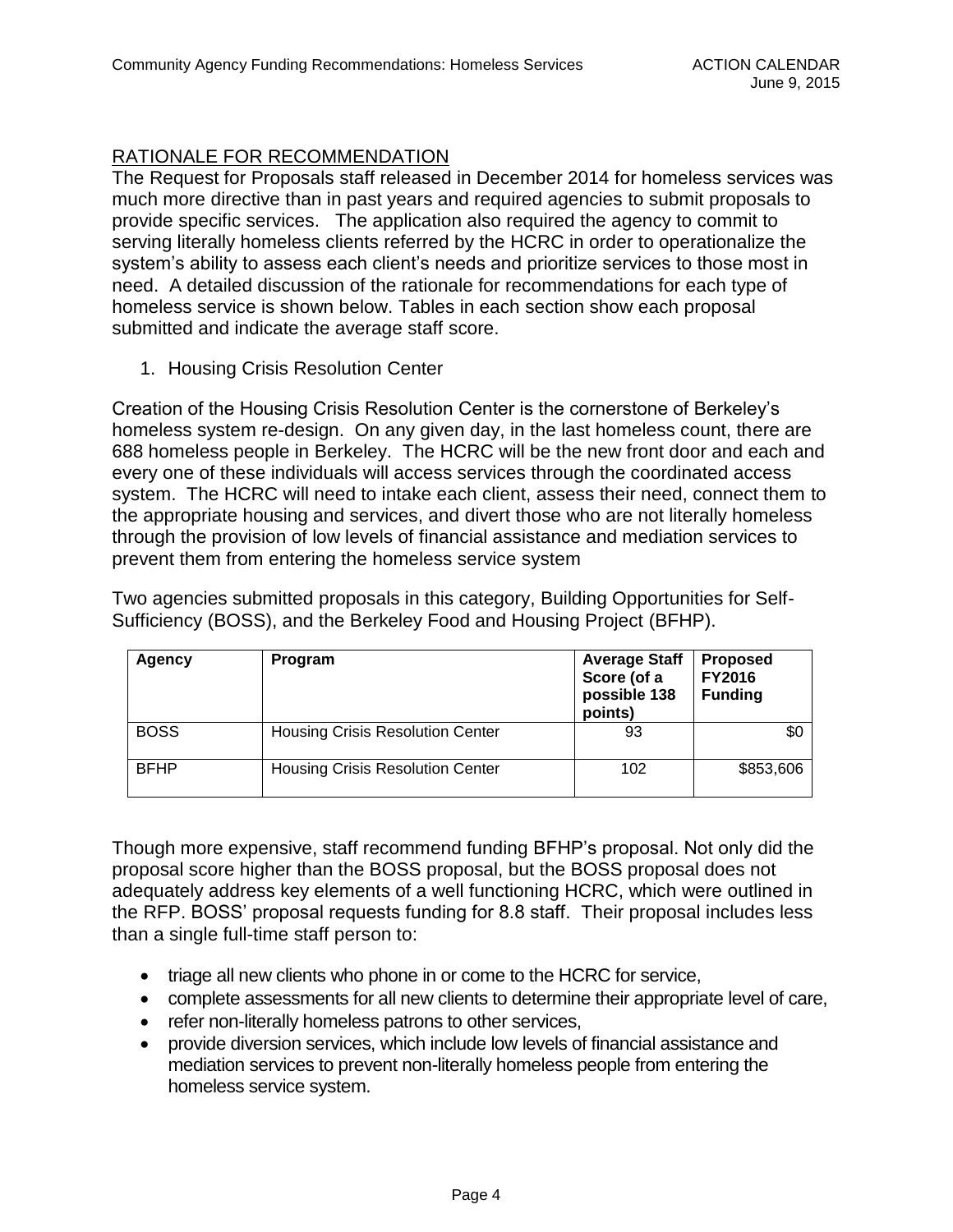In their application, BOSS proposes augmenting their capacity to complete intakes by deploying housing navigators, but this approach would still not address the significant understaffing of other critical front door activities. Another example of how the BOSS proposal underfunds certain services is that it neglected to include financial assistance for the diversion component, and financial assistance for rapid re-housing, both critical functions of the HCRC. In the review, staff did not believe that the BOSS proposal adequately staffs important HCRC functions.

The BFHP application requests funding for 17.3 staff and includes three full-time intake and diversion staff and a triage team manager. Staff believes this is a realistic staffing pattern to meet the volume of new clients entering the system the HCRC can expect. The BFHP proposal includes adequate resources for diversion and rapid-rehousing.

2. Emergency Shelter

All existing shelter programs submitted applications for funding. The RFP stipulated that city funding would no longer be provided for case management at homeless shelters, since case management would be provided by the HCRC. Having one case manager assigned to the individual who works with them until their housing crisis is resolved is an important system improvement responsive to the input of homeless clients who have to start over with a new case manager every time they leave a shelter or end up on the street under the current system. Therefore the funding recommendations for the second half of FY2016 are for shelter operating and overhead costs alone. Anticipating the transition period staff recommends, the first half of FY2016 continues current funding levels, which include case management:

| <b>Agency</b>        | Program                                 | <b>Average Staff</b><br>Score (of a<br>possible 110<br>points) | <b>Proposed</b><br><b>FY2016</b><br><b>Funding</b> |
|----------------------|-----------------------------------------|----------------------------------------------------------------|----------------------------------------------------|
| <b>BOSS</b>          | Ursula Sherman Village Single's Shelter | 65                                                             | \$101,614                                          |
| <b>BFHP</b>          | Men's Overnight Assistance Center       | 74                                                             | \$165,536                                          |
| <b>BFHP</b>          | Women's Shelter                         | 72                                                             | \$116,469                                          |
| Dorothy Day<br>House | <b>Berkeley Emergency Storm Shelter</b> | 78                                                             | \$30,101                                           |
| YEAH!                | Winter Shelter for Transition Age Youth | 76                                                             | \$109,115                                          |

One of the key principles staff applied in developing funding recommendations was to preserve funding for Berkeley's existing shelter and transitional housing capacity. Therefore, though applications scored fairly low, staff recommend funding all existing capacity, regardless of score. Shelters have varying rates of successful housing placement which is partially reflected in the scores.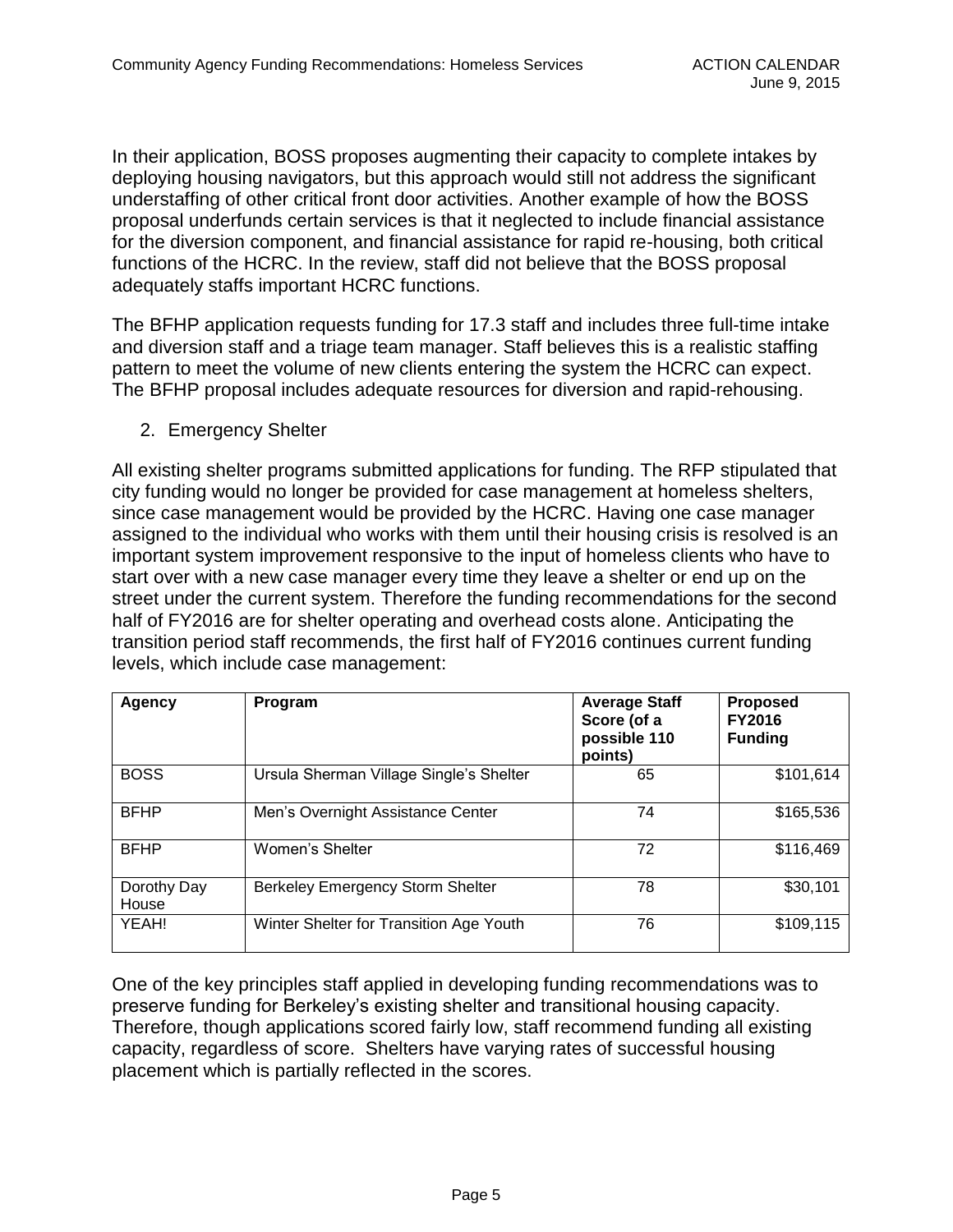## 3. Transitional Housing

All currently funded transitional housing programs and one new program submitted applications:

| <b>Agency</b>                     | Program                                                      | <b>Average Staff</b><br>Score (of a<br>possible 112<br>points) | <b>Proposed</b><br><b>FY2016</b><br><b>Funding</b> |
|-----------------------------------|--------------------------------------------------------------|----------------------------------------------------------------|----------------------------------------------------|
| <b>BOSS</b>                       | Sankofa (Family Transitional<br>Housing)                     | 58                                                             | \$26,253                                           |
| <b>BOSS</b>                       | Ursula Sherman Village Family<br><b>Transitional Shelter</b> | 67                                                             | \$27,706                                           |
| <b>BOSS</b>                       | <b>McKinley Transitional House</b>                           | 57                                                             | \$0                                                |
| Women's Daytime Drop-In<br>Center | <b>Bridget Transitional House</b>                            | 78                                                             | \$30,777                                           |
| <b>Fred Finch Youth Center</b>    | <b>Turning Point</b>                                         | 87                                                             | \$86,655                                           |
| <b>Options Recovery Services</b>  | Transitional Housing - Case<br>Management                    | 53                                                             | \$39,311                                           |
| <b>Options Recovery Services</b>  | Transitional Housing -<br>Operations - New service           | 60                                                             | \$44,000                                           |

Again, staff recommendations are again based on a key principle of preserving funding for Berkeley's existing transitional housing capacity. Therefore, though applications received fairly low scores, staff recommend funding all existing programs, regardless of their score. The city currently funds Options Recovery Services with \$39,311 for transitional housing case management. Options requested an additional \$44,000 for operating costs. To preserve the transitional housing capacity at Options, and because other agencies are funded for both case management and operating costs, staff recommend additional funding for the Options program. Staff further recommend a slight increase in funding for WDDC. Their program has high rates if placement in permanent housing, which is reflected in its relatively high score. Staff do not recommend BOSS' McKinley Transitional House for funding since it currently operates without city funding and did not score well.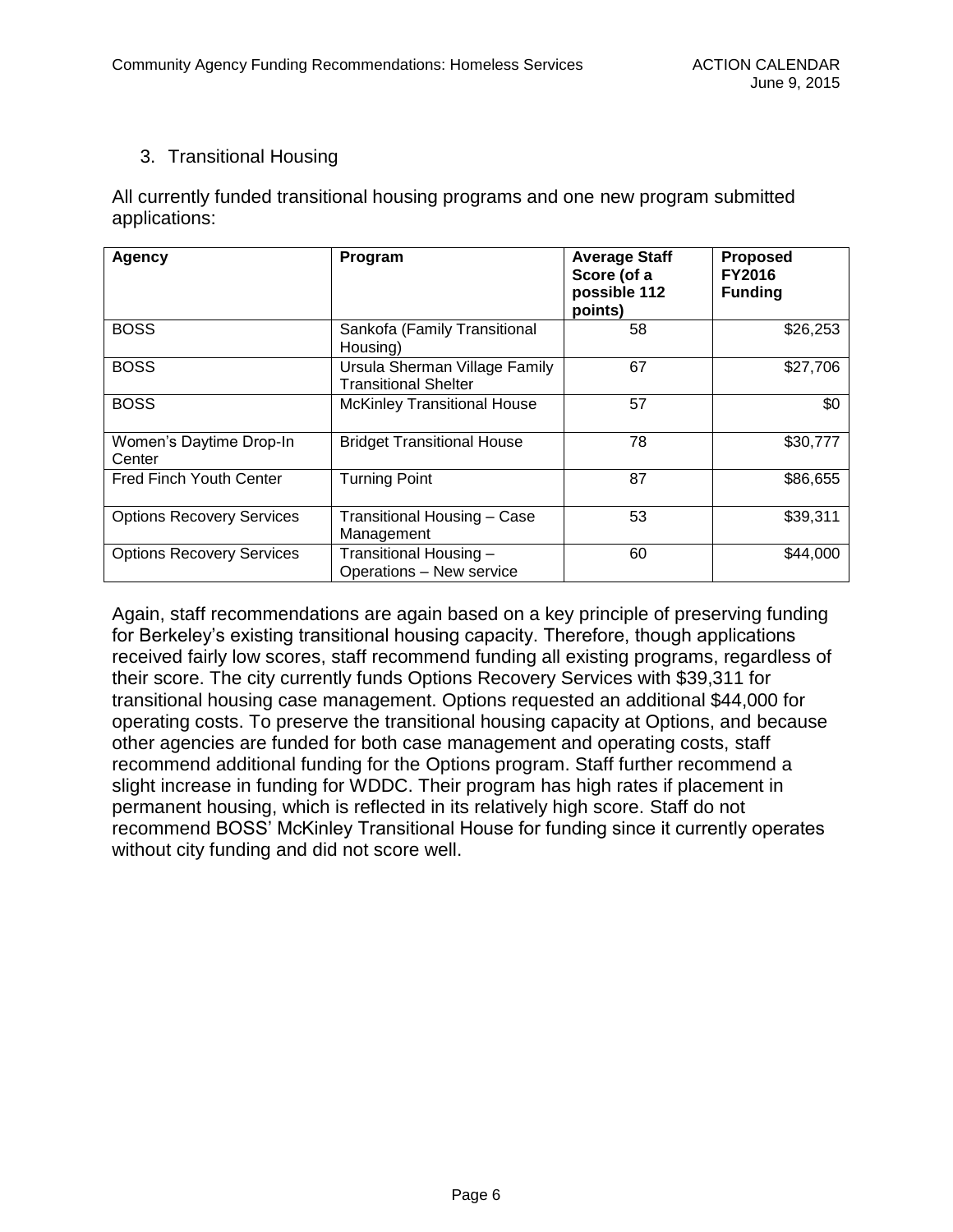## 4. Case Management Tied to Permanent Housing

A variety of agencies in Berkeley provide case management services for clients in permanent housing. Seven of these agencies serve clients in the Shelter Plus Care program and three provide services to clients in other permanent housing (Lifelong and Toolworks at UA Homes and Erna P. Harris Court, and BFHP at Russell Street Residence). Staff's goal in this category was to preserve funding for case management services, and add new capacity to support the ultimate aim of moving more homeless people to permanent housing.

| <b>Agency</b>                                                                   | Program                                                                                      | <b>Average Staff</b><br>Score (of a<br>possible 114<br>points) | Proposed<br><b>FY2016</b><br><b>Funding</b> |
|---------------------------------------------------------------------------------|----------------------------------------------------------------------------------------------|----------------------------------------------------------------|---------------------------------------------|
| Berkeley Drop-In Center<br>(Alameda County Network<br>of Mental Health Clients) | 10 Existing Shelter Plus Care Case<br><b>Management Slots</b>                                | 41                                                             | \$22,080                                    |
| <b>BFHP</b>                                                                     | 50 Existing Shelter Plus Care Case<br>management slots                                       | 70                                                             | \$74,339                                    |
| <b>Bonita House</b>                                                             | 18 Existing Shelter Plus Care Case<br>Management slots                                       | 80                                                             | \$27,975                                    |
| <b>BOSS</b>                                                                     | 41 Existing plus 20 new Shelter Plus<br>Care/Rapid Rehousing Case Management<br>slots        | 48                                                             | \$96,500                                    |
| <b>Lifelong Medical Care</b>                                                    | 30 Existing Case Management slots<br>(COACH/Square One)                                      | 90                                                             | \$153,652                                   |
| Options                                                                         | New case management slots                                                                    | 53                                                             | \$0                                         |
| Women's Daytime Drop-In<br>Center                                               | 16 Existing plus 12 new Shelter Plus<br>Care/Rapid Rehousing Case Management<br><b>Slots</b> | 66                                                             | \$79,488                                    |
| YEAH!                                                                           | 11 Existing plus 6 new Shelter Plus<br>Care/Rapid Rehousing Case Management<br>slots         | 80                                                             | \$35,000                                    |
| <b>Lifelong Medical Care</b>                                                    | Case Management at UA Homes and Erna<br>P. Harris Court                                      | 86                                                             | \$52,250                                    |
| <b>Toolworks</b>                                                                | Case Management at UA Homes and Erna<br>P. Harris Court                                      | 78                                                             | \$47,665                                    |
| <b>BFHP</b>                                                                     | <b>Russell Street Residence Case</b><br>Management                                           | 92                                                             | \$0                                         |

Funding recommendations in this category preserve all existing case management for clients in the Shelter Plus Care program and at UA Homes and Erna P. Harris Court, *and* add 38 new case management slots for future clients referred to agencies through the HCRC. Staff recommend awarding additional funding to agencies that applied for additional case management slots . Staff applied a formula $3$  to determine the funding level for case management and do not recommend funding agencies for this service

 $\overline{a}$ 

 $^3$  The cost for existing clients was calculated at \$2,208 per year which represents an average caseload of 1:25 at an average case manager's salary of \$45,000 plus a 15% indirect fee. The cost for future clients was calculated at \$3,680 per year, which represents an average caseload of 1:15 at the same average salary, plus the 15% indirect fee. The cost to serve future clients is more expensive because they are expected to have higher service needs.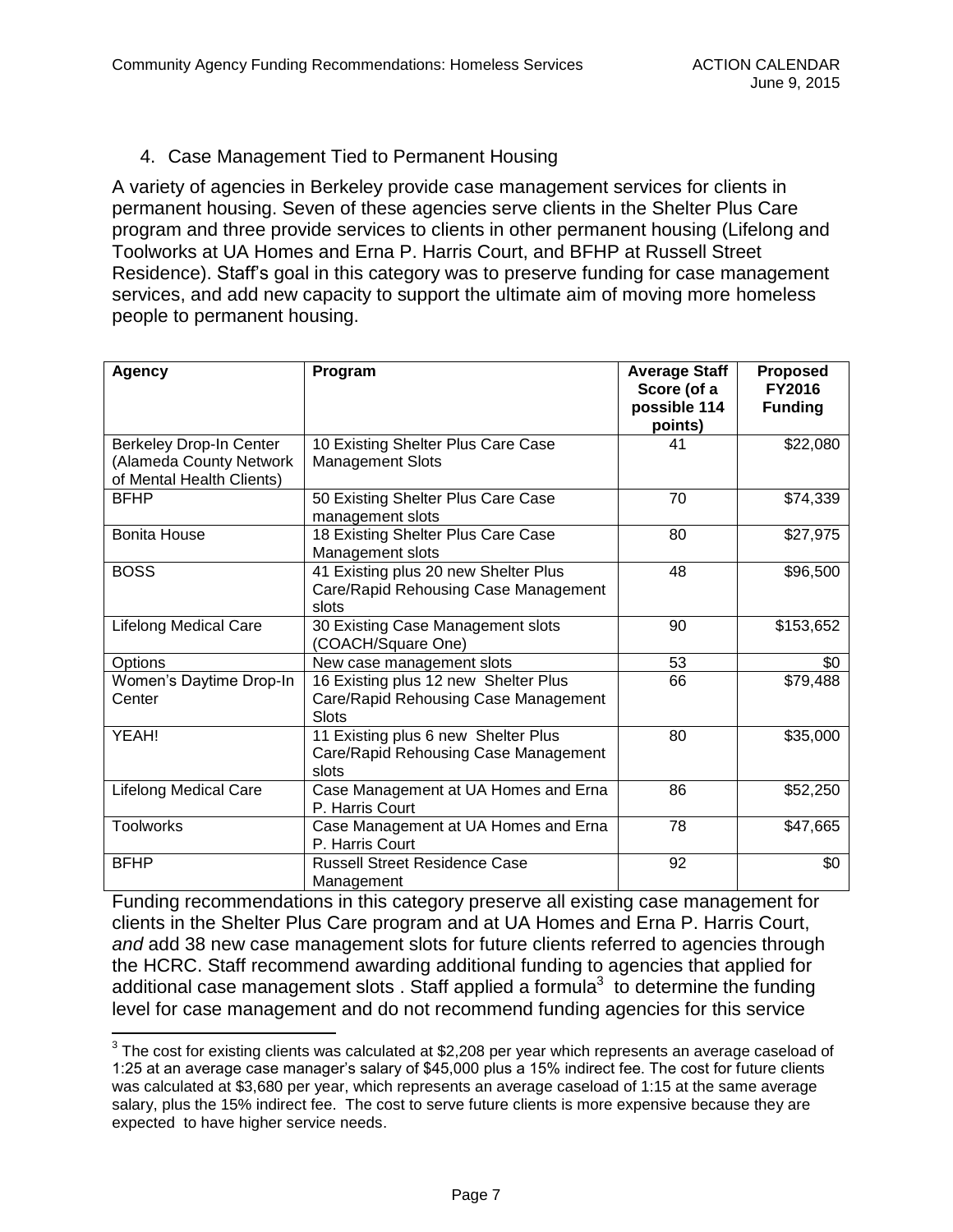above the requested amount of funding for existing clients. Staff recommend continued funding for BFHP's Russell Street Residence but the source of funding will shift to the Mental Health Services Act.

5. Other Services

 $\overline{a}$ 

This category contains all other types of services, to which clients accessing the HCRC will be referred:

| Agency                            | Program                                                | Average<br><b>Staff Score</b><br>(of a<br>possible<br>108 points) | <b>Proposed</b><br><b>FY2016</b><br><b>Funding</b> |
|-----------------------------------|--------------------------------------------------------|-------------------------------------------------------------------|----------------------------------------------------|
| Options                           | Day Treatment Clinic                                   | 71                                                                | \$46,200                                           |
| Options                           | Dual Diagnosis Clinic                                  | 70                                                                | \$62,328                                           |
| <b>Newbridge Foundation</b>       | <b>Residential Treatment</b>                           | 47                                                                | \$50,000                                           |
| Women's Daytime<br>Drop-In Center | Domestic Violence Services                             | 68                                                                | \$13,416                                           |
| <b>BOSS</b>                       | 95 Existing Representative Payee<br><b>Services</b>    | 67                                                                | \$64,862                                           |
| <b>BFHP</b>                       | 60 Existing Representative Payee<br>Services           | 82                                                                | \$33,120                                           |
| Berkeley Drop-In<br>Center        | 50 Existing and 8 New Representative<br>Payee Services | 41                                                                | \$32,016                                           |
| <b>Homeless Action</b><br>Center  | <b>Benefits Advocacy</b>                               | 61                                                                | \$126,349                                          |
| <b>Rubicon</b>                    | <b>Workforce Development</b>                           | 75                                                                | \$35,266                                           |
| Suitcase Clinic                   | <b>Other Services</b>                                  | 47                                                                | \$9,828                                            |
| United for Health                 | <b>Other Services</b>                                  | 64                                                                | \$0                                                |

Staff's recommendation preserves residential alcohol and drug treatment services at Newbridge Foundation, and benefits advocacy and workforce development services at the Homeless Action Center and Rubicon. It preserves funding for representative payee services, currently provided at drop-in centers, for existing clients and based on a formula<sup>4</sup> to determine the cost of this service the Alameda County Social Services Agency applies for this same service. Staff's recommendation includes additional funding for representative payee slots at BDIC. Staff recommends slightly increasing funding for Options Day Treatment and decreasing funding for the Dual Diagnosis Clinic in order to fund Options' Transitional Housing operations proposal since housing is prioritized in the system re-design. The shift in funding between Options' four programs was based on Options' service modality and the expected number of clients to be assessed, matched and referred by the HCRC. Staff recommend funding Women's Daytime Drop-In Center (WDDC) to provide domestic violence services. This would be the first time the City of Berkeley funds the agency to provide this service. Approximately half of the clients WDDC currently serves are fleeing domestic violence.

 $4$  Representative payee services are recommended to be funded at a level commensurate with Social Services Agency rates, plus a 15% administrative fee, amounting to \$552 per client per year.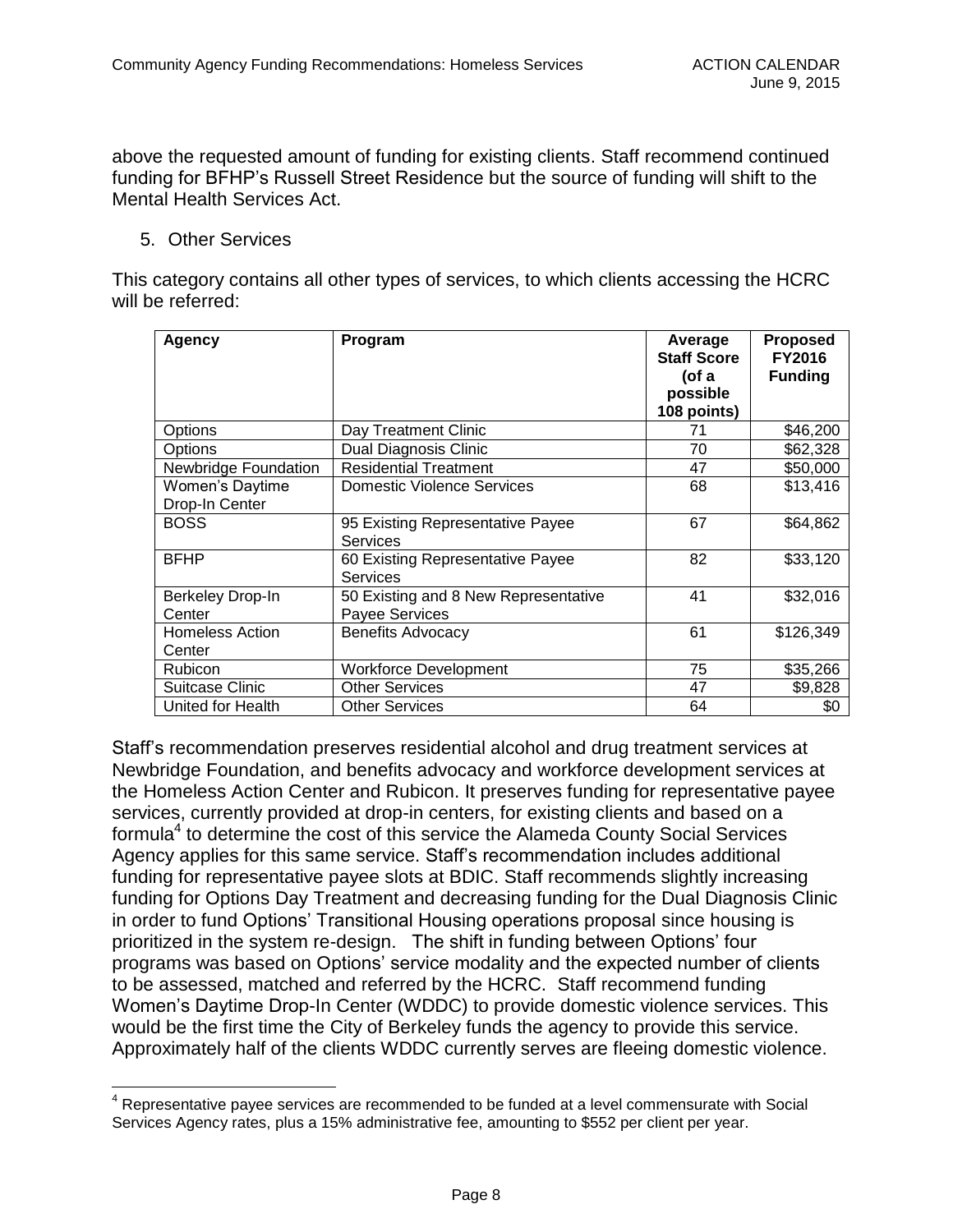This new funding would support activities the agency currently provides as part of its drop-in service. Staff recommend providing \$9,828 to fund the Suitcase Clinic originally recommended for United for Health for acupuncture treatments. All of these City of Berkeley funded services will be reserved for referrals from the HCRC.

### 6. Basic Needs Services

City funds would continue to support meals, showers and laundry services:

| <b>Agency</b>                     | Program                  | <b>Average Staff</b><br>Score (of a<br>possible 106<br>points) | <b>Proposed FY2016</b><br><b>Funding</b> |
|-----------------------------------|--------------------------|----------------------------------------------------------------|------------------------------------------|
| <b>BOSS</b>                       | Showers / Laundry        | 52                                                             | \$12,351                                 |
| <b>BFHP</b>                       | Quartermeal              | 77                                                             | \$35,786                                 |
| Dorothy Day<br>House              | <b>Breakfast Program</b> | 90                                                             | \$41,223                                 |
| Women's Daytime<br>Drop-In Center | Lunch                    | 54                                                             | \$14,397                                 |

Staff recommend continued funding to BOSS to provide showers and laundry services at 1931 Center street basement, though on a reduced schedule, and at a level more consistent with the funding for this services as contained in their current contract budget. The recommendation includes funding for Dorothy Day House, including payment of rent at Christ Church, WDDC and BFHP to continue serving breakfast, lunch (now part of the drop-in service at WDDC) and dinner. BFHP's dinner program would be reduced, but funding for Dorothy Day House would continue at its current level.

## 7. Outreach

The RFP requested proposals for outreach services, but the City Manager does not recommend funding for either applicant at this time. Neither application scored well, and there was overlap between these proposed programs and existing outreach efforts. Development of the coordinated access system will require phasing. The next two years will be devoted to building and refining the work of the HCRC and handling existing referrals from other agencies such as the Berkeley Mental Health Division Homeless Outreach worker for services before increasing outreach efforts.

| <b>Agency</b> | Program  | <b>Average Staff</b><br>Score (of a<br>possible 114<br>points) | <b>Proposed FY2016</b><br><b>Funding</b> |
|---------------|----------|----------------------------------------------------------------|------------------------------------------|
| <b>BOSS</b>   | Outreach | 57                                                             | \$0                                      |
| YEAH!         | Outreach | 50                                                             | \$0                                      |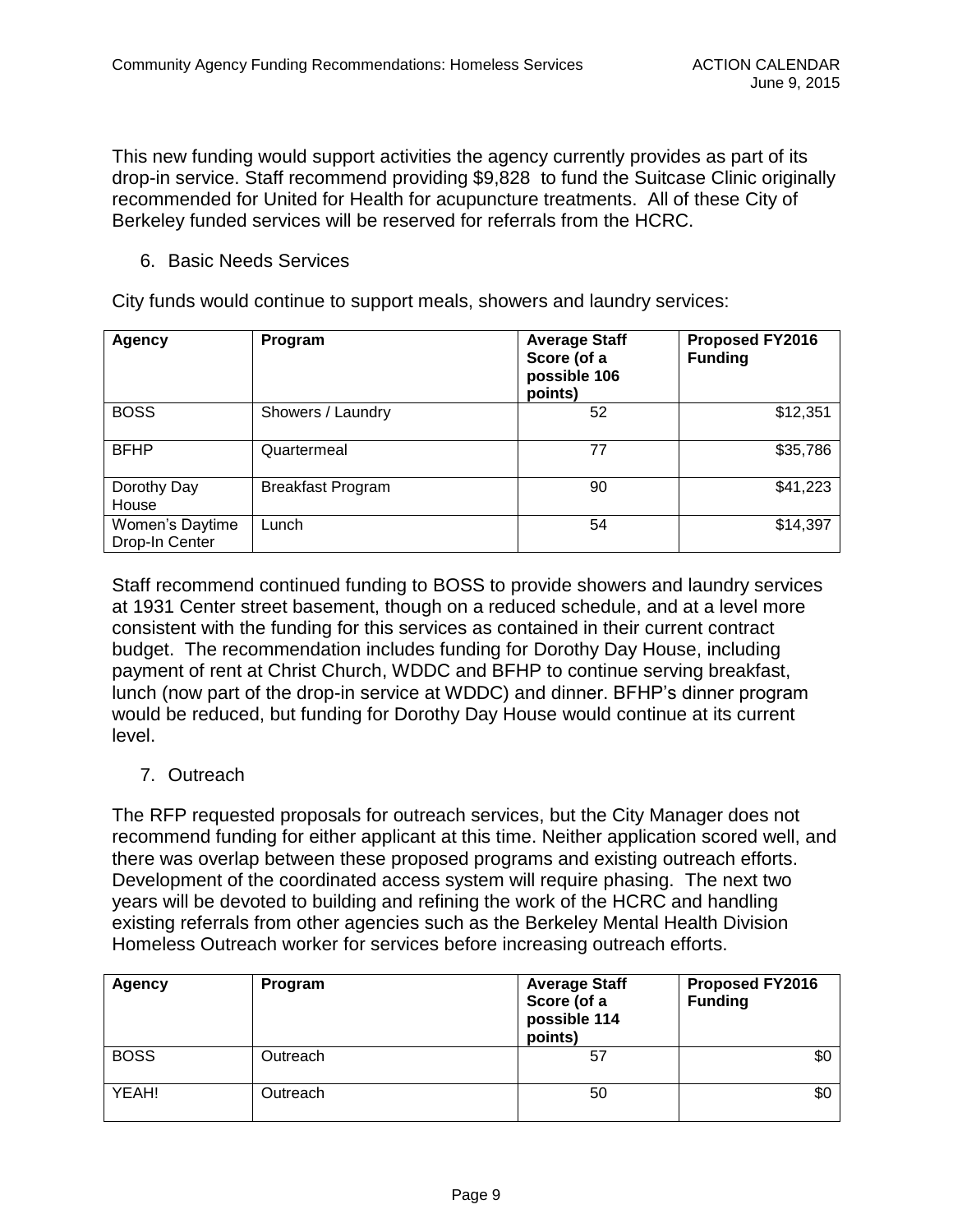## 8. Transition Period

The recommendations contained in Attachment 1, Exhibit A contain funding recommendations that reflect a six-month transition period. From July through December 2015, shelters and drop-in centers will continue to be funded at existing levels until the HCRC is fully functional. This ensures a minimum level of disruption to clients. The HCRC will be funded during this initial six-month period to allow time to work closely with city staff to establish operations and open its doors in January, fully functional. Since Berkeley's HCRC will be closely coordinated with other centers in Alameda County, it allows for more time to develop joint assessment tools and other policies and procedures that will be utilized county-wide.

### ALTERNATIVE ACTIONS CONSIDERED

The City Manager's initial recommendation was to shift to a new system beginning July 1, 2015. As explained above, a six-month transition period is more realistic. Staff originally contemplated funding additional outreach services, since the main goal of the newly redesigned system is to serve chronically homeless clients living on the streets with the highest service needs. It is anticipated, however, that establishing the HCRC and developing procedures to quickly move existing clients into permanent housing will be necessary before adding outreach capacity.

#### CONTACT PERSON

Kristen Lee, Housing & Community Services Manager, HHCS, 981-5427

Attachments:

1: Resolution

Exhibit A: Homeless Services Funding Recommendations

2: Evaluation Criteria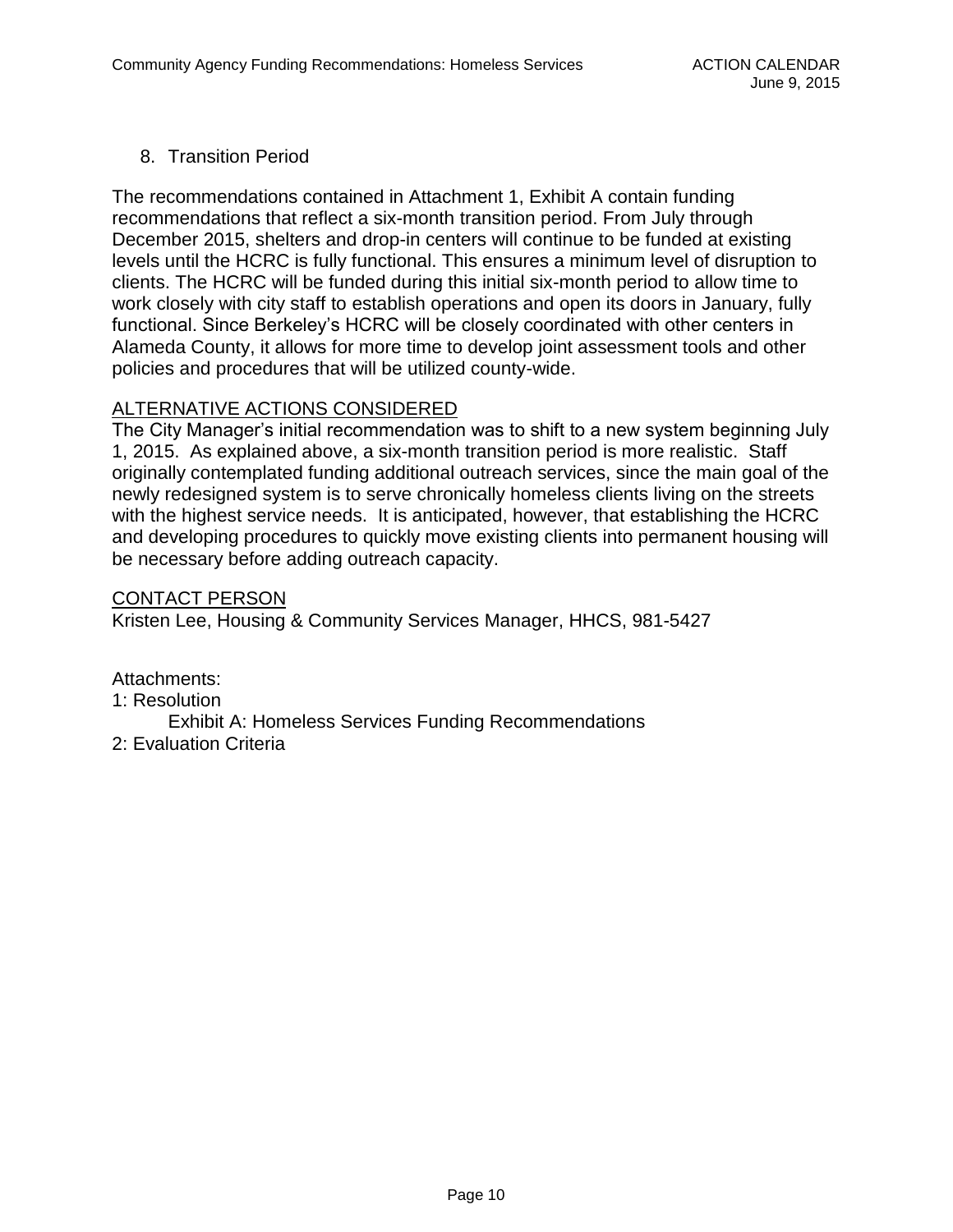### RESOLUTION NO. ##,###-N.S.

### COMMUNITY AGENCY FY2016-2017 FUNDING RECOMMENDATIONS: HOMELESS **SERVICES**

WHEREAS, in December 2014, the city released a Request for Proposals for community agency funding, including specifically the solicitation of proposals to create a new homeless services system with centralized access for clients through a Housing Crisis Resolution Center; and

WHEREAS, City staff reviewed proposals during the months of January through March; and presented recommendations for funding at a Worksession for Council on April 28, calling for the creation of a Housing Crisis Resolution Center that would begin operating on July 1, 2015 and an immediate shift of our homeless services system to a new design; and

WHEREAS, upon further reflection, the City Manager is submitting revised funding allocations for homeless services that call for a continuation of existing services for the first six months of Fiscal Year 2016, and a shift to the new system on January 1, 2016; and

WHEREAS, a listing of the proposed FY2016 funding allocations is contained in Exhibit A.

NOW THEREFORE, BE IT RESOLVED by the Council of the City of Berkeley that the City Manager is authorized to execute any resultant agreements and amendments for agencies receiving funding as contained in Exhibit A in accordance with the proposal approved hereunder. A record copy of said contracts and any amendments are on file in the Office of the City Clerk.

BE IT FURTHER RESOLVED that funding for FY2017 for homeless services would continue based on the January to June 2016 allocated amounts.

BE IT FURTHER RESOLVED that the City Manager is authorized to use the following invoicing/reporting system in contract administration, but maintains the discretion of requiring more frequent invoices and reports from new grantees or in contracts deemed to require closer scrutiny:

#### Fiscal Reports:

 $\triangleright$  All agencies, regardless of funding level, are required to submit quarterly statements of expense and quarterly requests for advance payment. The final statement of expense for each fiscal year must be accompanied by a copy of the agency's General Ledger and a Statement of Revenues and Expenditures for each program.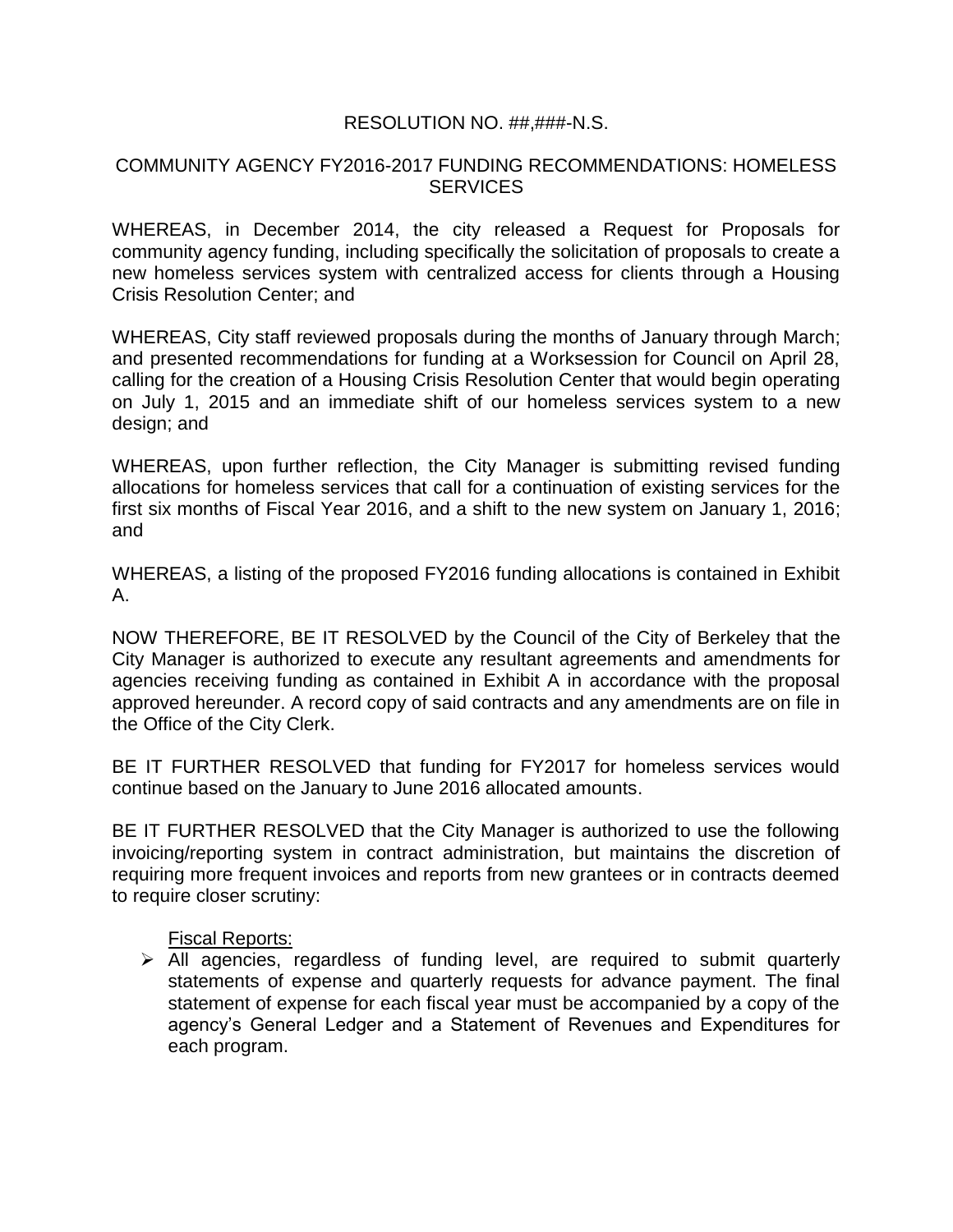Program Reports:

- *Agencies funded with non-federal funding:* End-of-year narrative summary of accomplishments for the following types of programs, due by July 31: 1) Drop-In Services only with no intensive case management attached, 2) Meal Programs, and 3) Recreation Services.
- *All other agencies with non-federal funding:* Two program reports, due by January 31 and July 31;
- *Agencies with federal funding (any amount):* Four program reports due by October 31, January 31, April 30, and July 31.

BE IT FURTHER RESOLVED that the City Manager is authorized to refuse to execute a contract with any agency that has not provided required contract exhibits and documentation within 90 days of award of funding.

**Exhibit** A: FY2016 Homeless Program Funding Allocations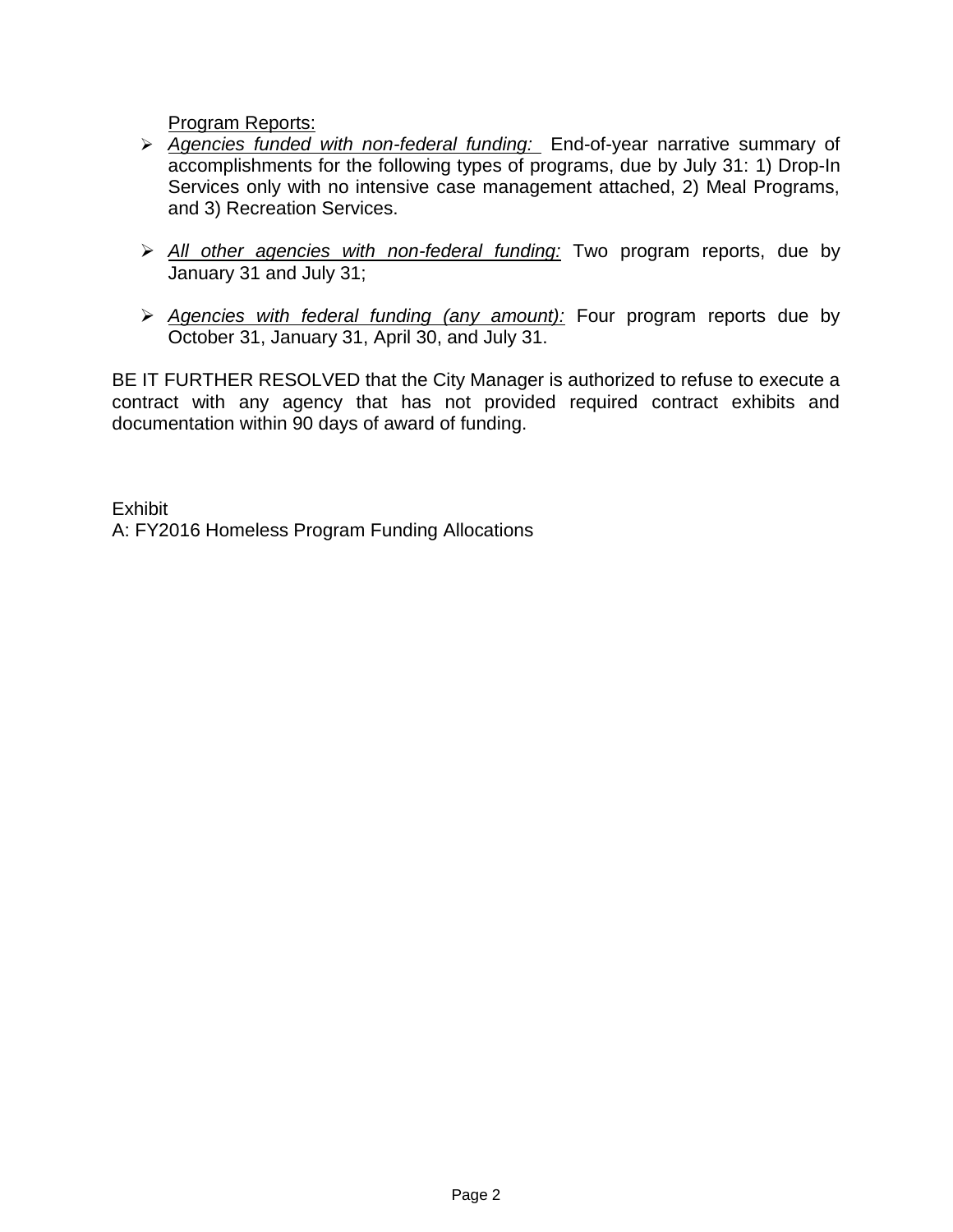### FY2016 Community Agency Funding - Homeless Services

|                                                                        | <b>Current</b>           |     |                |      |                          |     |                          |
|------------------------------------------------------------------------|--------------------------|-----|----------------|------|--------------------------|-----|--------------------------|
|                                                                        | <b>Funding</b>           |     | July - Dec.    |      | Jan - June               |     |                          |
| <b>Agency / Program Name</b>                                           | (FY2015)                 |     | 2015           |      | 2016                     |     | <b>TOTAL FY2016</b>      |
|                                                                        |                          |     |                |      |                          |     |                          |
| <b>Alameda County Homeless Action Center (HAC)</b>                     |                          |     |                |      |                          |     |                          |
| Benefits Advocacy \$                                                   | $126,349$ \$             |     | $63,175$ \$    |      | $63,175$ \$              |     | 126,349                  |
| Berkeley Drop-In Center (Alameda Cty Network of Mental Health Clts)    |                          |     |                |      |                          |     |                          |
| Daytime Drop-In \$                                                     | 89,817                   | Ş   | 17,861 \$      |      | $\overline{\phantom{a}}$ | \$  | 17,861                   |
| Case Management (11 slots) Tied to Permanent Housing \$                |                          | \$  | 11,040         | \$   | 11,040                   | \$  | 22,080                   |
| Representative Payee Services (58 slots)                               | \$                       | \$  | 16,008         | \$.  | 16,008                   | \$  | 32,016                   |
|                                                                        | \$<br>89,817             |     |                |      |                          | \$  | 71,957                   |
|                                                                        |                          |     |                |      |                          |     |                          |
| <b>Berkeley Food and Housing Project (BFHP)</b>                        |                          |     |                |      |                          |     |                          |
| Housing Crisis Resolution Center (Includes Rental Assistance below) \$ |                          | \$  | 355,156        | \$   | 498,450                  | \$, | 853,606                  |
| Daytime Drop-In (Multi-Service Center) \$                              | 236,996                  | \$  | 64,768         | \$   |                          | \$  | 64,768                   |
| Centralized Shelter Reservation Program \$                             | 34,103                   | \$  |                | \$   |                          |     |                          |
| Homeward Bound \$                                                      | 7,130                    | \$  |                | \$   |                          | \$  | $\overline{\phantom{a}}$ |
| Rental Assistance (Rapid Re-housing, Homeless Prevention) \$           | 236,130                  | \$  | $\blacksquare$ | \$   |                          | \$  |                          |
| Men's Overnight Assistance Center/Shelter (12 beds) \$                 | 180,986                  | \$  | 90,493         | \$   | 75,043                   | \$  | 165,536                  |
| Women's Shelter (9 beds) $\Diamond$                                    | 116,469                  | \$  | 58,235         | \$   | 58,235                   | \$  | 116,469                  |
| Case Management (50 slots) Tied to Permanent Housing \$                | $\blacksquare$           | \$  | 37,170         | \$   | 37,170                   | \$  | 74,340                   |
| Russell Street Residence \$                                            | 13,045                   | \$  | $\blacksquare$ | \$   | $\blacksquare$           | \$  | $\blacksquare$           |
| Representative Payee Services (60 slots) \$                            | $\overline{\phantom{a}}$ | \$  | 16,560         | \$   | 16,560                   | \$  | 33,120                   |
| Quartermeal \$                                                         | 45,786                   | \$  | 17,893         | \$   | 17,893                   | \$  | 35,786                   |
|                                                                        | \$<br>870,645            |     |                |      |                          | \$  | 1,343,625                |
| <b>Bonita House</b>                                                    |                          |     |                |      |                          |     |                          |
| Case Management (18 slots) Tied to Permanent Housing \$                | $18,151$ \$              |     | $9,076$ \$     |      | 9,076                    | -\$ | 18,151                   |
| <b>Building Opportunities for Self-Sufficiency (BOSS)</b>              |                          |     |                |      |                          |     |                          |
| Daytime Drop-In (MASC) \$                                              | 226,725                  | \$  | 42,361 \$      |      |                          | \$  | 42,361                   |
| Ursula Sherman Village Singles Shelter (23 beds) \$                    | 110,277                  | \$  | 55,139         | - \$ | 46,475                   | \$  | 101,614                  |
| Sankofa Family Transitional Housing (7 beds) \$                        | 26,253                   | \$  | 13,127         | \$   | 13,127                   | \$  | 26,253                   |
| Ursula Sherman Village Family Transitional Housing (7 beds) \$         | 27,706                   | \$  | 13,853         | \$   | 13,853                   | \$  | 27,706                   |
| Case Management (41 slots) Tied to Permanent Housing $\oint$           | $\blacksquare$           | \$  | 32,431         | \$   | 32,431                   | \$  | 64,862                   |
| NEW Case Management (20 slots) Tied to Permanent Housing \$            |                          | \$  | $\sim$         | \$   | 15,820                   | \$  | 15,820                   |
| Representative Payee Services (95 slots) \$                            | $\blacksquare$           | \$  | 26,220         | \$   | 26,220                   | \$  | 52,440                   |
| Showers / Laundry \$                                                   |                          |     | 12,351         | \$   | 12,351                   |     | 24,702                   |
| Outreach S                                                             |                          | \$  |                | \$   |                          | \$  |                          |
|                                                                        | \$<br>390,961            |     |                |      |                          | \$  | 355,757                  |
|                                                                        |                          |     |                |      |                          |     |                          |
| <b>Dorothy Day House</b>                                               |                          |     |                |      |                          |     |                          |
| Berkeley Emergency Storm Shelter \$                                    | $30,101$ \$              |     | $15,051$ \$    |      | 15,050 \$                |     | 30,101                   |
| Breakfast Program \$                                                   | $41,223$ \$              |     | 20,612 \$      |      | 20,611                   | \$  | 41,223                   |
|                                                                        | \$<br>71,324             |     |                |      |                          | \$  | 71,324                   |
|                                                                        |                          |     |                |      |                          |     |                          |
| <b>Fred Finch Youth Center</b>                                         |                          |     |                |      |                          |     |                          |
| Turning Point Transitional House \$                                    | $86,655$ \$              |     | 43,328 \$      |      | 43,327 \$                |     | 86,655                   |
|                                                                        |                          |     |                |      |                          |     |                          |
| <b>Lifelong Medical Care</b>                                           |                          |     |                |      |                          |     |                          |
| COACH/Square One \$                                                    | 153,652                  | -\$ | 76,826 \$      |      | 76,826 \$                |     | 153,652                  |
| Case Management at UA Homes Erna P. Harris Court \$                    | 52,250 \$                |     | $26,125$ \$    |      | 26,125                   | -\$ | 52,250                   |
|                                                                        | \$<br>205,902            |     |                |      |                          | \$  | 205,902                  |
| <b>Newbridge Foundation</b>                                            |                          |     |                |      |                          |     |                          |
| Residential Treatment \$                                               | $50,000$ \$              |     | 25,000 \$      |      | $25,000$ \$              |     | 50,000                   |
|                                                                        |                          |     |                |      |                          |     |                          |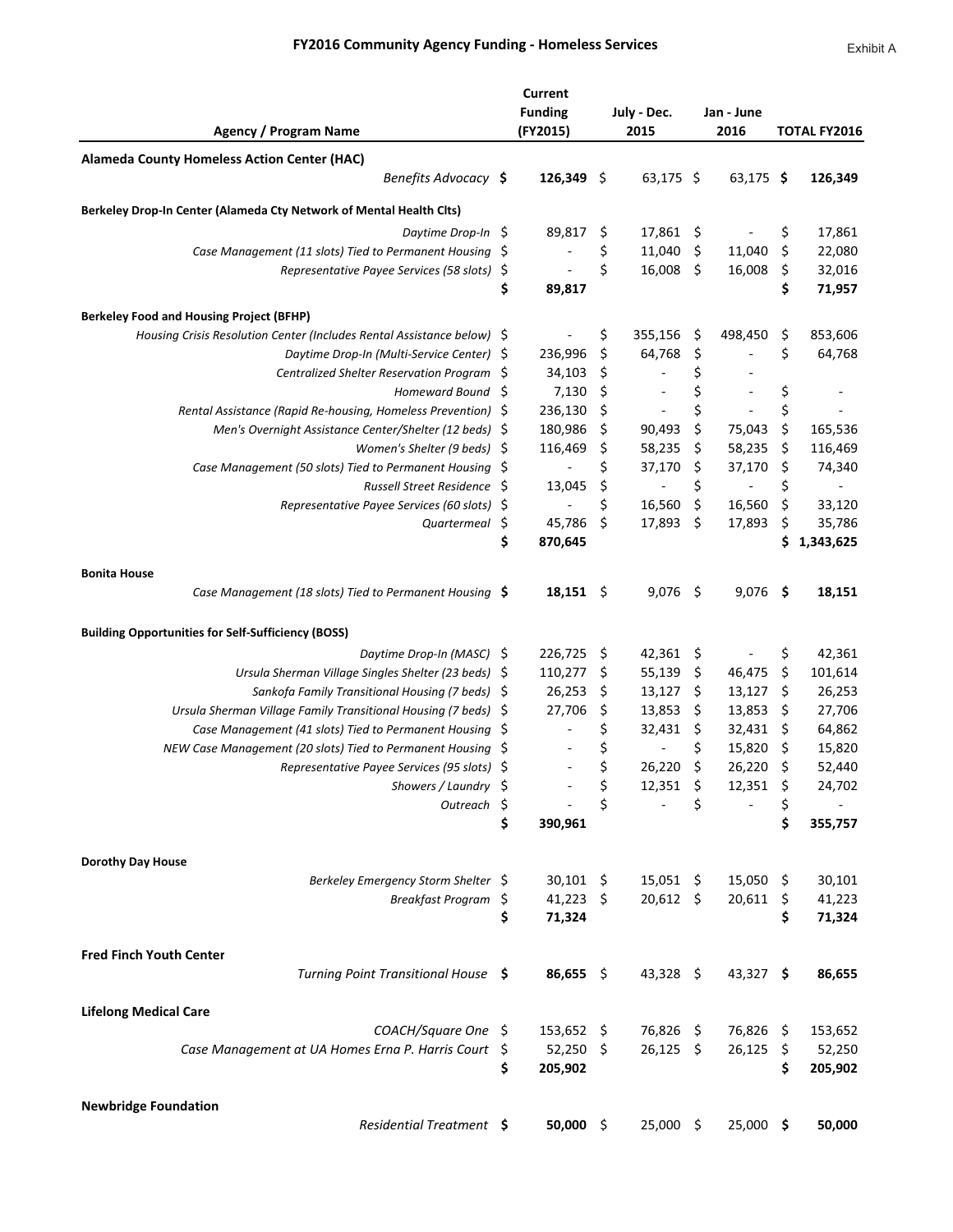### FY2016 Community Agency Funding - Homeless Services

|                                                             |         | <b>Current</b>           |     |                  |     |                |      |                     |
|-------------------------------------------------------------|---------|--------------------------|-----|------------------|-----|----------------|------|---------------------|
|                                                             |         | <b>Funding</b>           |     | July - Dec.      |     | Jan - June     |      |                     |
| Agency / Program Name                                       |         | (FY2015)                 |     | 2015             |     | 2016           |      | <b>TOTAL FY2016</b> |
|                                                             |         |                          |     |                  |     |                |      |                     |
| <b>Options Recovery Services</b>                            |         |                          |     |                  |     |                |      |                     |
| <b>Transitional Housing</b>                                 | \$      | 39,311 \$                |     | 41,655           | \$  | 41,656         | \$   | 83,311              |
| Daytime Treatment                                           | -\$     | 38,132                   | \$  | 23,100           | \$  | 23,100         | \$   | 46,200              |
| <b>Dual Diagnosis Clinic</b>                                | \$      | 114,396 \$               |     | $31,164$ \$      |     | 31,164         | \$   | 62,328              |
|                                                             | \$      | 191,839                  |     |                  |     |                | \$   | 191,839             |
|                                                             |         |                          |     |                  |     |                |      |                     |
| <b>Rubicon</b>                                              |         |                          |     |                  |     |                |      |                     |
| Workforce Development \$                                    |         | 35,266 \$                |     | $17,633$ \$      |     | 17,633         | - \$ | 35,266              |
|                                                             |         |                          |     |                  |     |                |      |                     |
| <b>Toolworks</b>                                            |         |                          |     |                  |     |                |      |                     |
| Case Management at UA Homes Erna P. Harris Court \$         |         | 47,665 \$                |     | $23,833 \quad $$ |     | $23,832$ \$    |      | 47,665              |
|                                                             |         |                          |     |                  |     |                |      |                     |
| <b>United For Health</b>                                    |         |                          |     |                  |     |                |      |                     |
| Suitcase Clinic \$                                          |         | $9,828$ \$               |     |                  | Ś.  |                | \$   |                     |
| <b>Women's Daytime Drop-In Center (WDDC)</b>                |         |                          |     |                  |     |                |      |                     |
| <b>Bridget Transitional House</b>                           | -\$     | 23,838                   | -\$ | 15,389           | \$. | 15,389         | \$   | 30,777              |
| Daytime Drop-In Services                                    | .S      | 140,643                  | \$  | 22,420           | \$  |                | \$   | 22,420              |
| <b>Homeward Bound</b>                                       | \$      | 1,750                    | \$  | $\blacksquare$   | \$  | $\blacksquare$ | \$   | $\blacksquare$      |
| Case Management (16 slots) Tied to Permanent Housing \$     |         | $\overline{\phantom{a}}$ | \$  | 17,664           | \$  | 17,664         | \$   | 35,328              |
| NEW Case Management (12 slots) Tied to Permanent Housing \$ |         |                          | \$  | $\blacksquare$   | \$  | 22,080         | \$   | 22,080              |
| <b>Domestic Violence Services</b>                           | \$      |                          | \$  | 13,416           | \$  | 13,416         | \$   | 26,832              |
| Lunch Program                                               | \$      | $\tilde{\phantom{a}}$    | \$  | 14,397           | Ŝ.  | 14,397         | \$   | 28,794              |
|                                                             | \$      | 166,231                  |     |                  |     |                | \$   | 166,231             |
|                                                             |         |                          |     |                  |     |                |      |                     |
| YEAH!                                                       |         |                          |     |                  |     |                |      |                     |
| TAY Winter Shelter \$                                       |         | 109,115                  | \$  | 54,558           | -\$ | 54,557         | \$   | 109,115             |
| Case Management (11 slots) Tied to Permanent Housing \$     |         |                          | \$  | 12,144           | \$  | 12,144         | \$   | 24,288              |
| NEW Case Management (6 slots) Tied to Permanent Housing     | Ş       |                          | \$  |                  | \$  | 5,356          | \$   | 5,356               |
| Outreach                                                    | $\zeta$ |                          | \$  |                  | \$  |                | \$   |                     |
|                                                             | \$      | 109,115                  |     |                  |     |                | \$   | 138,759             |
| <b>The Suitcase Clinic</b>                                  |         |                          |     |                  |     |                |      |                     |
| Suitcase Clinic Services \$                                 |         |                          | \$  | 4,914 \$         |     | 4,914          | -\$  | 9,828               |
| <b>GRAND TOTALS* \$</b>                                     |         | 2,469,748                |     |                  |     |                |      | \$2,919,306         |

\* FY2016 total funding includes funding from the HHCS budget for homeless programs that will shift to the HCRC.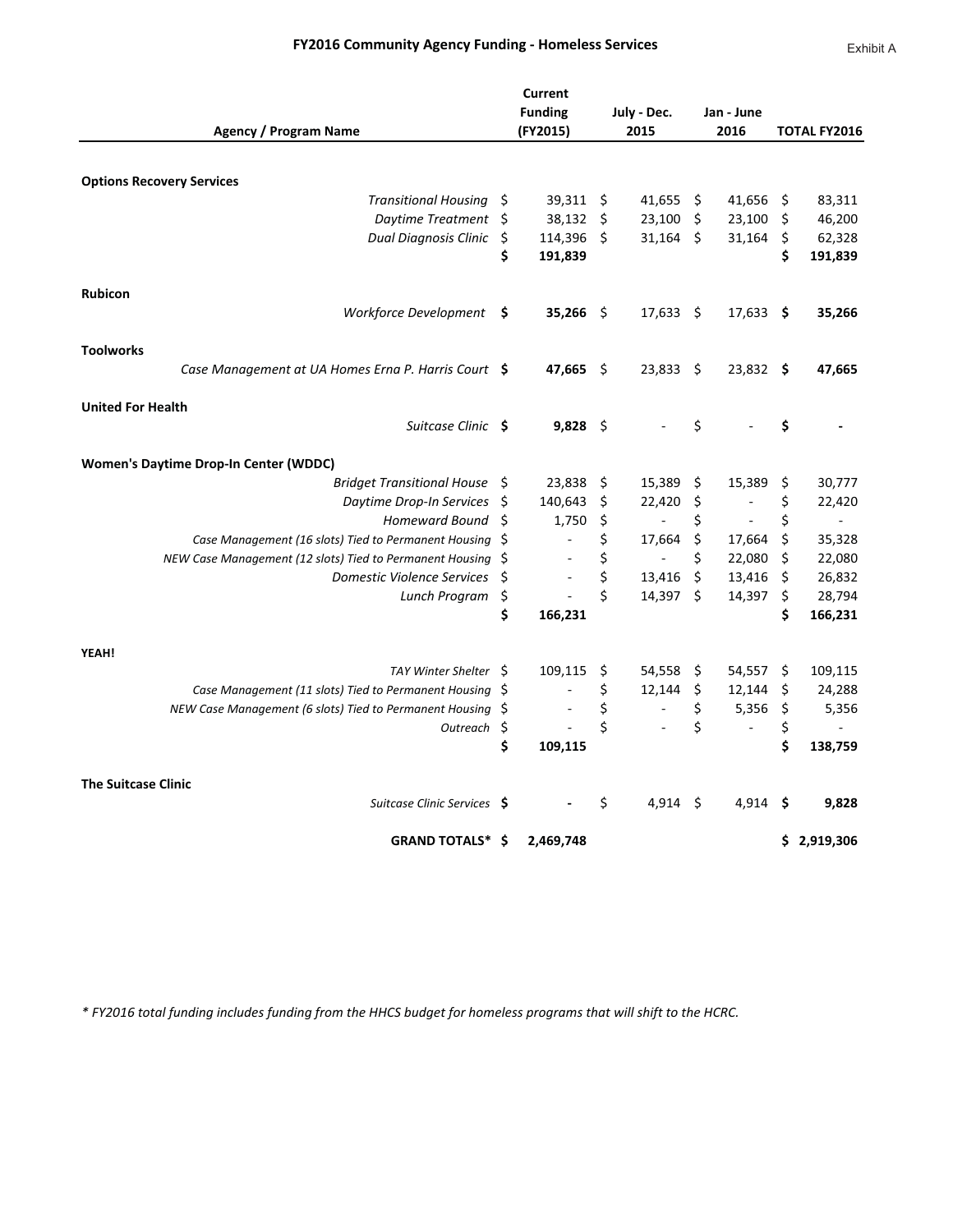| E<br>ž |   |
|--------|---|
|        | I |
|        |   |

|   | Question                                      | Documenta        | Point         | ↽ | $\mathbf{\mathsf{N}}$ | m | 4                | Score | Commissioner        |  |
|---|-----------------------------------------------|------------------|---------------|---|-----------------------|---|------------------|-------|---------------------|--|
|   |                                               | tion             | Score 0       |   |                       |   |                  |       | Comments to Support |  |
|   |                                               |                  |               |   |                       |   |                  |       | Score (Optional)    |  |
| ₹ | Organizational Capacity (24<br>pts)           |                  |               |   |                       |   |                  |       |                     |  |
| ſ | Does the answer to Question                   | Question         | Risks         |   | Risks                 |   | No risks         |       |                     |  |
|   | A.5 adequately address                        | 4.5              | identified    |   | identified            |   | foreseen or      |       |                     |  |
|   | potential funding risks,                      |                  | and not       |   | and                   |   | risks addressed  |       |                     |  |
|   | ncluding projecting shortfalls                |                  | addressed.    |   | addressed             |   | very well.       |       |                     |  |
|   | and having a clear plan or                    |                  |               |   | somewhat.             |   |                  |       |                     |  |
|   | multiple scenarios?                           |                  |               |   |                       |   |                  |       |                     |  |
| 2 | Is the number of Board                        | <b>Questions</b> | $\frac{1}{2}$ |   | Partially             |   | Yes              |       |                     |  |
|   | members compliant with the                    | A.6, A.7         |               |   |                       |   |                  |       |                     |  |
|   | agency's By-Laws?                             |                  |               |   |                       |   |                  |       |                     |  |
| S | Does the applicant demonstrate Question       |                  | <b>DO</b>     |   | Some                  |   | Strong           |       |                     |  |
|   | the the board of directors and                | A.6 and          | evidence      |   | evidence:             |   | evidence: Active |       |                     |  |
|   | agency staff have engaged                     | Attachment       |               |   | Board is              |   | board            |       |                     |  |
|   | effectively in fundraising                    | $\infty$         |               |   | either                |   | engagement in    |       |                     |  |
|   | activities?                                   |                  |               |   | engaged in            |   | both             |       |                     |  |
|   |                                               |                  |               |   | fundraising           |   | fundraising and  |       |                     |  |
|   |                                               |                  |               |   | and-or                |   | governance.      |       |                     |  |
|   |                                               |                  |               |   | overall               |   |                  |       |                     |  |
|   |                                               |                  |               |   | governanc             |   |                  |       |                     |  |
|   |                                               |                  |               |   | نه                    |   |                  |       |                     |  |
| 4 | is the funding for the agency                 | Question         | Heavy         |   | Funding is            |   | Agency has       |       |                     |  |
|   | sufficiently diversified so that it  A.8. and |                  | reliance on   |   | moderately            |   | multiple         |       |                     |  |
|   | is not overly reliant on one                  | A.3. Agency      | one or two    |   | diversified           |   | funding sources  |       |                     |  |
|   | source of funding or solely                   | <b>Budget</b>    | funding       |   |                       |   | to spread risk   |       |                     |  |
|   | reliant on public funding?                    |                  | sources       |   |                       |   |                  |       |                     |  |
|   |                                               |                  |               |   |                       |   |                  |       |                     |  |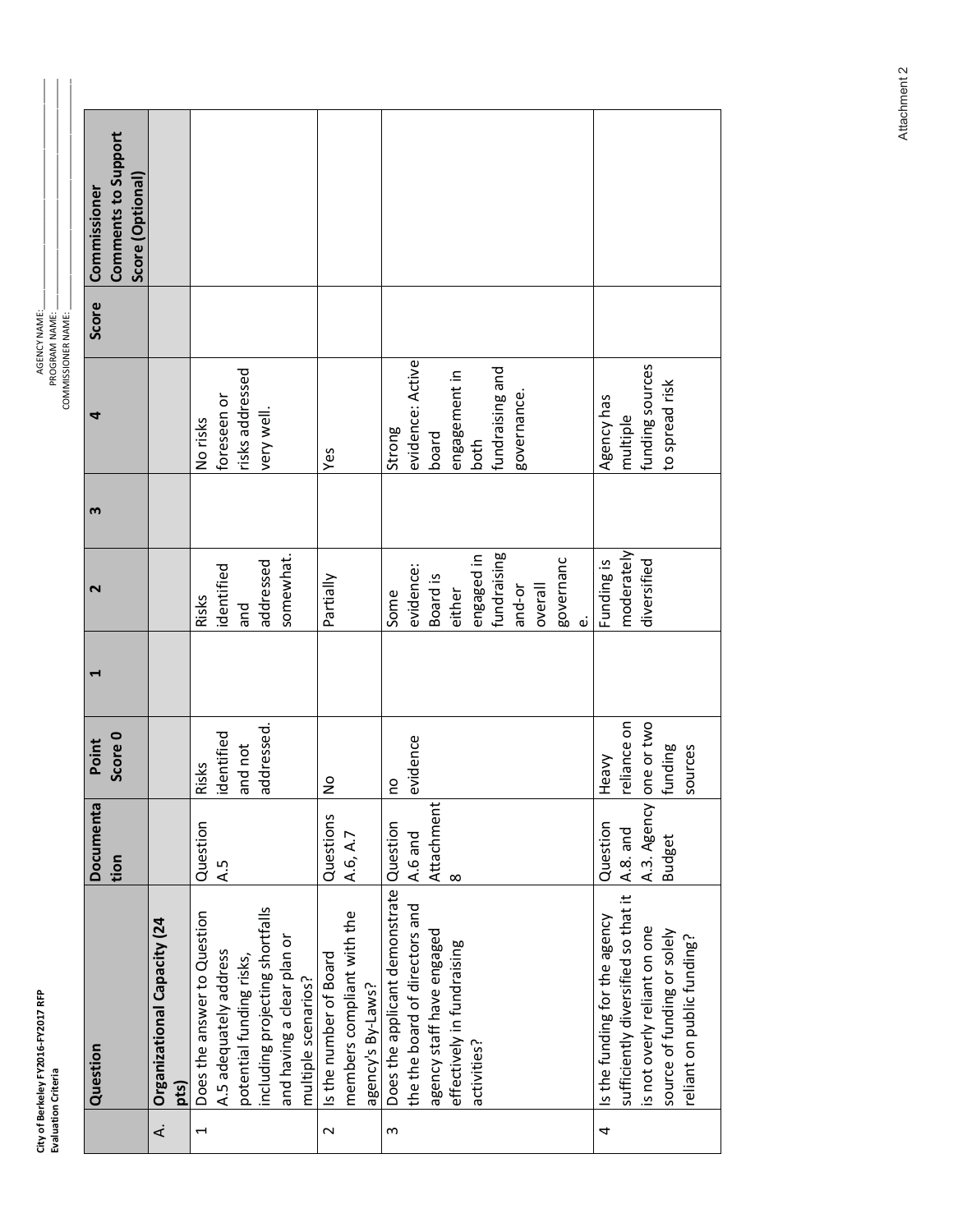| 뷴<br>į<br>ξ<br>s |  |
|------------------|--|
|                  |  |

| Comments to Support<br>Score (Optional)<br>Commissioner |                                                               |                  |             |                 |                |          |                         |                                |                     |             |                 |                |          |                         |                           |                          |                             |                    |               |                |              |                            |
|---------------------------------------------------------|---------------------------------------------------------------|------------------|-------------|-----------------|----------------|----------|-------------------------|--------------------------------|---------------------|-------------|-----------------|----------------|----------|-------------------------|---------------------------|--------------------------|-----------------------------|--------------------|---------------|----------------|--------------|----------------------------|
| <b>Score</b>                                            |                                                               |                  |             |                 |                |          |                         |                                |                     |             |                 |                |          |                         |                           |                          |                             |                    |               |                |              |                            |
| 4                                                       | strong evidence<br>Ⴆ                                          | services/Include | straining   | and/or staffing | for linguistic | access   | strong evidence         | ჼႣ                             | services/Include    | s training  | and/or staffing | for linguistic | access   |                         | Excellent                 | articulation of          | services:                   | Provides a clear   | understanding | of program and | services are | appropriate for<br>clearly |
| m                                                       |                                                               |                  |             |                 |                |          |                         |                                |                     |             |                 |                |          |                         |                           |                          |                             |                    |               |                |              |                            |
| 2                                                       | evidence<br>Some                                              | Ⴆ                | services/av | ailable         | services       | limited. | Some                    | evidence                       | đ                   | services/av | ailable         | services       | limited. |                         | Fair:                     | Services                 | may be                      | somewhat           | Vaguely       | defined        | and are      | somewhat                   |
|                                                         |                                                               |                  |             |                 |                |          |                         |                                |                     |             |                 |                |          |                         |                           |                          |                             |                    |               |                |              |                            |
| Score 0<br>Point                                        | avidence<br>$\frac{1}{2}$                                     | of services      |             |                 |                |          | $\tilde{z}$             | evidence                       | of services         |             |                 |                |          |                         | very poorly               | articulated              | and not                     | appropriat         |               |                |              |                            |
| Documenta<br>tion                                       | Question<br>$\overline{A}$ .9.                                |                  |             |                 |                |          | Questions               | A.9., A.10.                    |                     |             |                 |                |          |                         | Question                  | B.3                      |                             |                    |               |                |              |                            |
| Question                                                | How well does applicant serve<br>one or more LEP populations? |                  |             |                 |                |          | How well does applicant | address and provide culturally | competent services? |             |                 |                |          | Program Design (48 pts) | Is the description of the | program clear and is the | program appropriate for the | target population? |               |                |              |                            |
|                                                         | Б                                                             |                  |             |                 |                |          | 6                       |                                |                     |             |                 |                |          | ம்                      | $\overline{\phantom{0}}$  |                          |                             |                    |               |                |              |                            |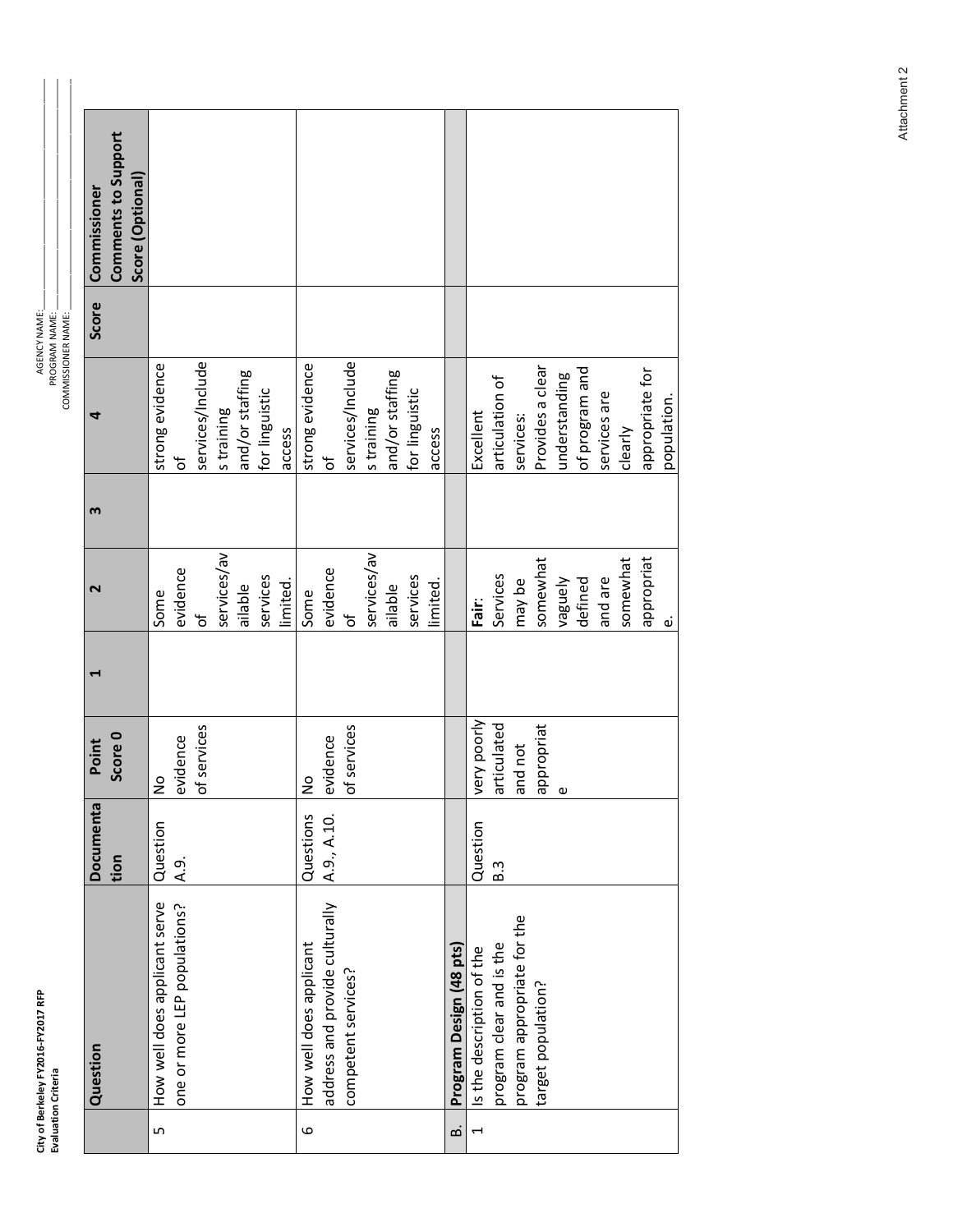| Ē                           |    |
|-----------------------------|----|
| į<br>Č<br>⋍<br><u>ក្ខព្</u> |    |
| Ξ                           | ë  |
| eley                        |    |
|                             |    |
| Berl                        | ē  |
| ≓                           |    |
| ζ.                          |    |
|                             | n. |

|        | Question                                                                                                  | Documenta                | Point                                                                    |                                                                    | $\overline{\mathbf{C}}$                                                                      | S                                                                                                           |                                                                                                                                                                                      | Score | Commissioner                            |
|--------|-----------------------------------------------------------------------------------------------------------|--------------------------|--------------------------------------------------------------------------|--------------------------------------------------------------------|----------------------------------------------------------------------------------------------|-------------------------------------------------------------------------------------------------------------|--------------------------------------------------------------------------------------------------------------------------------------------------------------------------------------|-------|-----------------------------------------|
|        |                                                                                                           | tion                     | Score 0                                                                  |                                                                    |                                                                                              |                                                                                                             |                                                                                                                                                                                      |       | Comments to Support<br>Score (Optional) |
| $\sim$ | Manager's letter regarding City<br>Does the program address a<br>need outlined in the City<br>priorities? | Question<br>B.4          | address a<br>Does not<br>need                                            | needs and<br>addressed<br>needs are<br>how City<br>of City<br>poor | how needs needs<br>addressed<br>of either<br>OR of City<br>will be<br>needs<br>Fair          | and plan<br>one need<br>very well<br>needs or<br>multiple<br>address<br><b>Bood</b><br>$\frac{1}{\sqrt{2}}$ | and shows deep<br>manager needs<br>description description descriptio description and<br>of local context<br>understanding<br>n of local addresses City<br>and services<br>Excellent |       |                                         |
| S      | Is the description of the target<br>target population appropriate?<br>population clear and is the         | B.5.a and c<br>Question  | very poorly poorly<br>/not                                               | and/or                                                             | fair<br>Ⴆ                                                                                    | pood<br>n of                                                                                                | articulated articulated articulation articulatio description of<br>excellent<br>targeted                                                                                             |       |                                         |
| 4      | serving people with the lowest<br>Does the program focus on<br>incomes?                                   | Question<br><b>B.5.c</b> | above 80%<br>more than<br>incomes<br>50% of<br>clients<br>of AMI<br>have |                                                                    | and 80% of<br>More than<br>between<br>incomes<br>poverty<br>50% of<br>clients<br>have<br>AMI |                                                                                                             | more than 50%<br>incomes below<br>of clients have<br>the poverty<br>level                                                                                                            |       |                                         |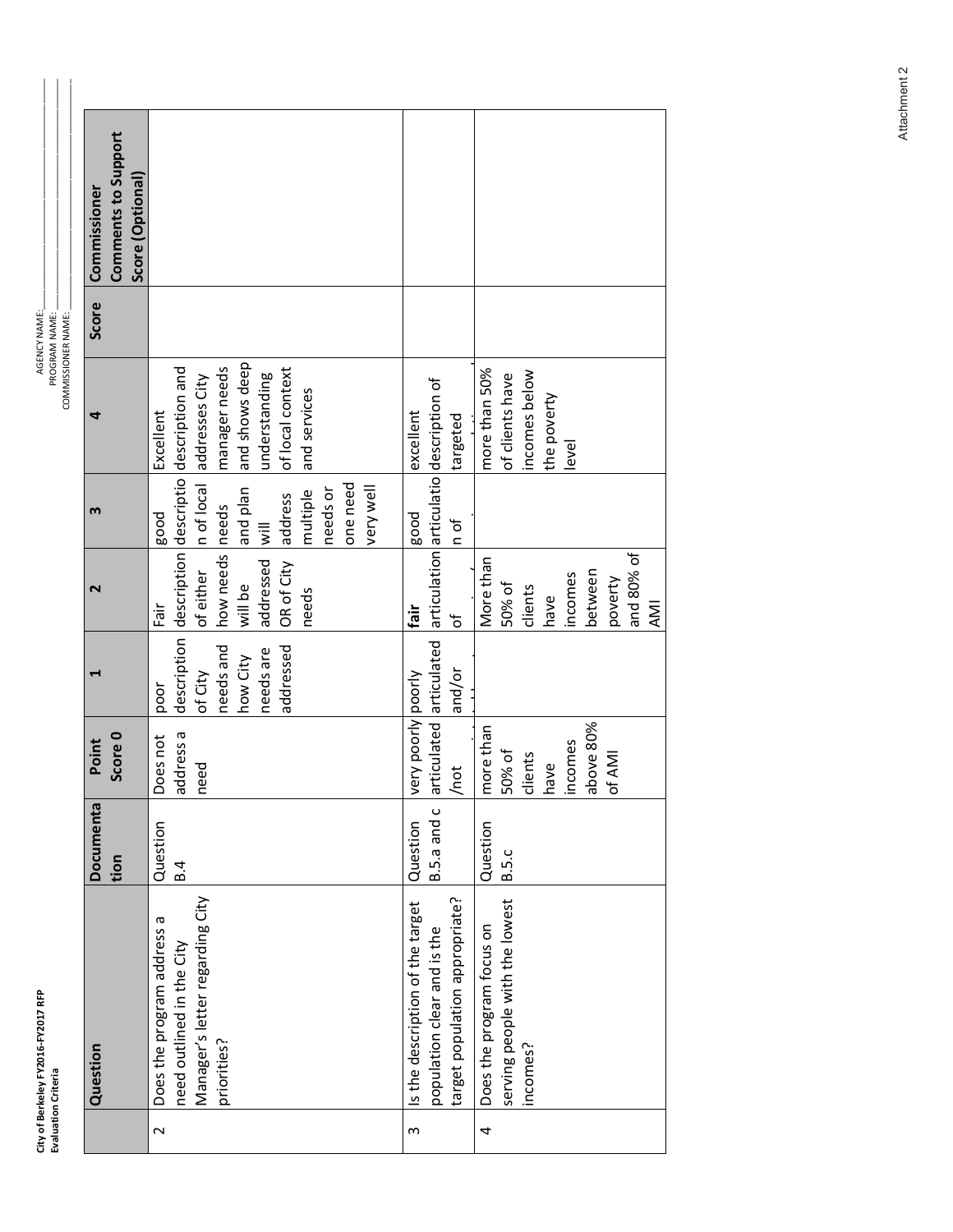| 많<br>Ξ.<br>ë.<br>≅<br>Ë<br>Ξ<br>ã<br>៖<br>j | Ē |
|---------------------------------------------|---|
|                                             |   |

|                         | Comments to Support | Score (Optional) |                                 |                                |              |                 |                                  |            |                  |            |                           |                                                                         |                                |             |                       |                                   |                   |           |                     |                 |                           |                 |            |             |         |        |  |
|-------------------------|---------------------|------------------|---------------------------------|--------------------------------|--------------|-----------------|----------------------------------|------------|------------------|------------|---------------------------|-------------------------------------------------------------------------|--------------------------------|-------------|-----------------------|-----------------------------------|-------------------|-----------|---------------------|-----------------|---------------------------|-----------------|------------|-------------|---------|--------|--|
| Commissioner<br>Score   |                     |                  |                                 |                                |              |                 |                                  |            |                  |            |                           |                                                                         |                                |             |                       |                                   |                   |           |                     |                 |                           |                 |            |             |         |        |  |
|                         |                     |                  | outreach efforts                | described                      | appear to be | innovative/exce |                                  | focused on | serving targeted | population | excellent                 | articulated-articulated:   articulation   articulatio   articulation of | services: each                 | item in the | table is fully        | description outcomes complete and | clearly aligned.  | A high    | proportion of       | <b>Berkeley</b> | understan residents to be | served by       | program.   |             |         |        |  |
| m                       |                     |                  | outreach                        | efforts                        | are good     | but seem        |                                  | ζ          |                  |            | <b>pood</b>               |                                                                         |                                | services:   |                       |                                   |                   | narrative |                     | some            |                           | ding of         | program.   |             |         |        |  |
| $\overline{\mathbf{C}}$ |                     |                  | Outreach                        | efforts                        | described    | but with        | insufficient perfuncto llent and | detail     |                  |            | tāir                      |                                                                         |                                | in chart    | but service services, |                                   | s narrative , and | are not   | completely provides | clear.          |                           |                 |            |             |         |        |  |
|                         |                     |                  | Agency                          | provides                       | minimal      | outreach        |                                  |            |                  |            |                           |                                                                         | some units of services n of    | and         | services              | measures                          | land              | outcomes  | may not be          | fully           | understood                | and a small     | percentage | of Berkeley | clients | served |  |
| Point                   | Score 0             |                  | Agency                          | does not                       | provide      | outreach        | lle te                           |            |                  |            | very poorly poorly        |                                                                         | ncluding                       | misalignm   | ent of                | services,                         | units and         | outcomes  | and/or              | very low        | number of                 | <b>Berkeley</b> | esidents   |             |         |        |  |
| Documenta               | tion                |                  | Question                        | B.6                            |              |                 |                                  |            |                  |            | Question                  | B.7,                                                                    | Detailed                       | narrative   |                       |                                   |                   |           |                     |                 |                           |                 |            |             |         |        |  |
| Question                |                     |                  | Are the outreach efforts to the | target population appropriate? |              |                 |                                  |            |                  |            | Are the services, service | measures and outcomes to be                                             | delivered clearly articulated? |             |                       |                                   |                   |           |                     |                 |                           |                 |            |             |         |        |  |
|                         |                     |                  | 5                               |                                |              |                 |                                  |            |                  |            | 6                         |                                                                         |                                |             |                       |                                   |                   |           |                     |                 |                           |                 |            |             |         |        |  |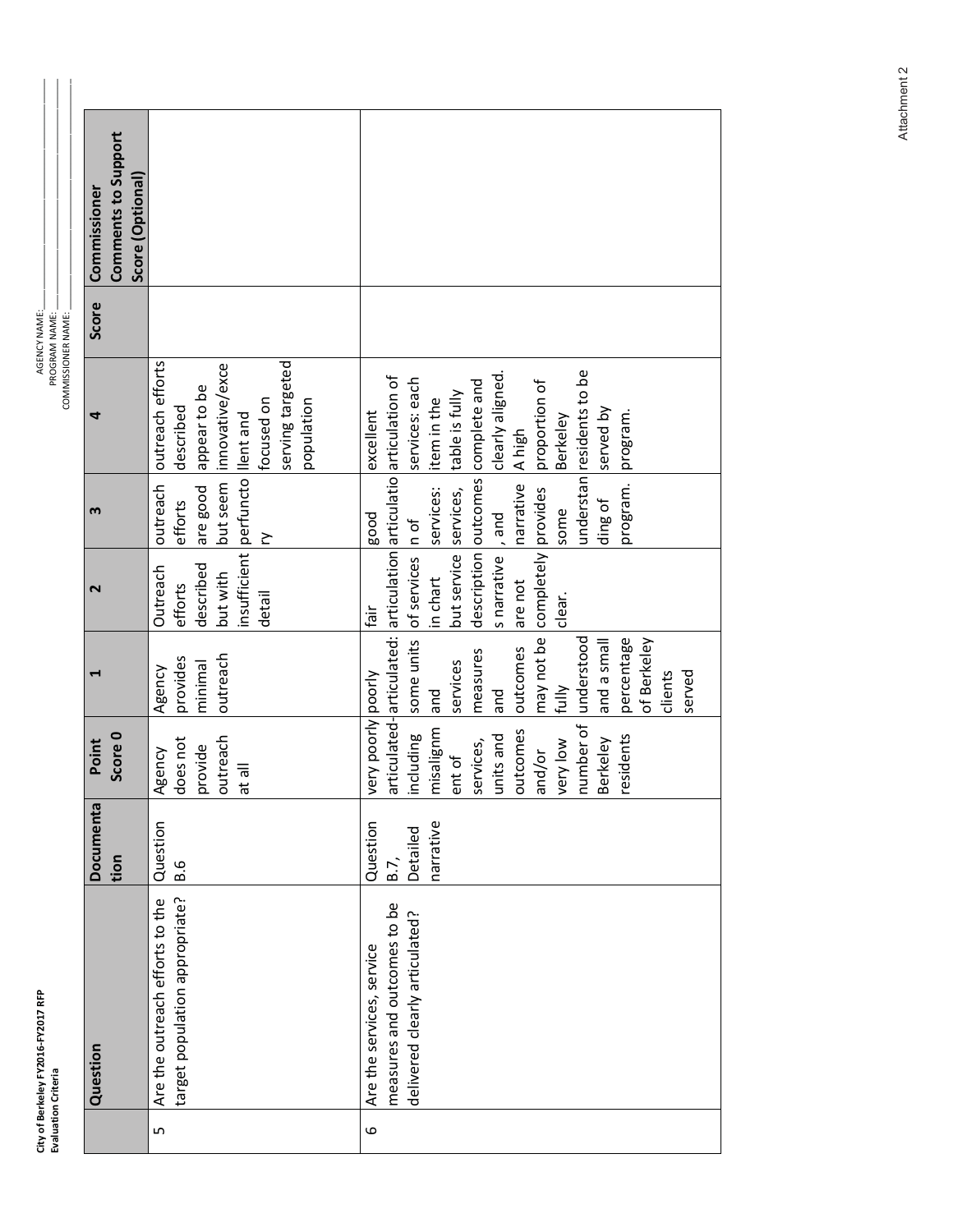| 뉻<br>š<br>í<br>غ<br>چ<br>ŗ<br>é<br>řk<br>- |  |
|--------------------------------------------|--|
|                                            |  |

| design<br>arch-based based<br>and<br>based/rese<br>supervision<br>incorporat<br>somewhat<br>somewhat<br>appropriat<br>fairly well<br>identified<br>evidence-<br>described<br>adequate<br>adequate<br>practices<br>program<br>program<br>staff are<br>es them<br>Cycle of<br>training<br>agency<br>design<br>into<br>pue<br>and<br>Key<br>$\omega$<br>based/rese<br>arch-based<br>they are in<br>evidence-<br>identified<br>practices,<br>evidence<br>program<br>agency<br>but no<br>design<br>appropriat<br>evidence-<br>Score 0<br>not at all<br>research-<br>does not<br>program<br>qualified<br>based or<br>staff not<br>pratices.<br>services<br>identify<br>agency<br>based<br>e to<br>any<br>Key<br><b>DO</b><br><b>DO</b><br>Question<br>Question<br>Question<br>Question<br>Question<br><b>B.10</b><br>B.11<br>B.12<br>tion<br>B.8<br>B.9<br>innovative or best practices are<br>(related degrees, certificates or<br>Is staff supervision and training<br>Are key program staff qualified<br>incorporated into the program<br>appropriate for the service?<br>hands-on experience in the<br>Is the Staff to client ratio<br>Are Hours of Operation<br>Is there evidence that<br>appropriate?<br>appropriate?<br>Question<br>design?<br>field)?<br>$\overline{11}$<br>$\Omega$ | Point<br>Documenta | $\mathbf{\mathsf{N}}$ | m          | 4                          | Score | Commissioner        |  |
|----------------------------------------------------------------------------------------------------------------------------------------------------------------------------------------------------------------------------------------------------------------------------------------------------------------------------------------------------------------------------------------------------------------------------------------------------------------------------------------------------------------------------------------------------------------------------------------------------------------------------------------------------------------------------------------------------------------------------------------------------------------------------------------------------------------------------------------------------------------------------------------------------------------------------------------------------------------------------------------------------------------------------------------------------------------------------------------------------------------------------------------------------------------------------------------------------------------------------------------------------------------------------------------|--------------------|-----------------------|------------|----------------------------|-------|---------------------|--|
|                                                                                                                                                                                                                                                                                                                                                                                                                                                                                                                                                                                                                                                                                                                                                                                                                                                                                                                                                                                                                                                                                                                                                                                                                                                                                        |                    |                       |            |                            |       | Comments to Support |  |
|                                                                                                                                                                                                                                                                                                                                                                                                                                                                                                                                                                                                                                                                                                                                                                                                                                                                                                                                                                                                                                                                                                                                                                                                                                                                                        |                    |                       |            |                            |       | Score (Optional)    |  |
|                                                                                                                                                                                                                                                                                                                                                                                                                                                                                                                                                                                                                                                                                                                                                                                                                                                                                                                                                                                                                                                                                                                                                                                                                                                                                        |                    |                       | agency     | agency clearly             |       |                     |  |
|                                                                                                                                                                                                                                                                                                                                                                                                                                                                                                                                                                                                                                                                                                                                                                                                                                                                                                                                                                                                                                                                                                                                                                                                                                                                                        |                    |                       | states     | demonstrates               |       |                     |  |
|                                                                                                                                                                                                                                                                                                                                                                                                                                                                                                                                                                                                                                                                                                                                                                                                                                                                                                                                                                                                                                                                                                                                                                                                                                                                                        |                    |                       |            | evidence/ incorporation of |       |                     |  |
|                                                                                                                                                                                                                                                                                                                                                                                                                                                                                                                                                                                                                                                                                                                                                                                                                                                                                                                                                                                                                                                                                                                                                                                                                                                                                        |                    |                       | research-  | clearly stated             |       |                     |  |
|                                                                                                                                                                                                                                                                                                                                                                                                                                                                                                                                                                                                                                                                                                                                                                                                                                                                                                                                                                                                                                                                                                                                                                                                                                                                                        |                    |                       |            | evidence-based             |       |                     |  |
|                                                                                                                                                                                                                                                                                                                                                                                                                                                                                                                                                                                                                                                                                                                                                                                                                                                                                                                                                                                                                                                                                                                                                                                                                                                                                        |                    |                       | practices  | and/or research-           |       |                     |  |
|                                                                                                                                                                                                                                                                                                                                                                                                                                                                                                                                                                                                                                                                                                                                                                                                                                                                                                                                                                                                                                                                                                                                                                                                                                                                                        |                    |                       |            | based practices            |       |                     |  |
|                                                                                                                                                                                                                                                                                                                                                                                                                                                                                                                                                                                                                                                                                                                                                                                                                                                                                                                                                                                                                                                                                                                                                                                                                                                                                        |                    |                       | incorpora  | and innovative             |       |                     |  |
|                                                                                                                                                                                                                                                                                                                                                                                                                                                                                                                                                                                                                                                                                                                                                                                                                                                                                                                                                                                                                                                                                                                                                                                                                                                                                        |                    |                       |            | tes one or program design  |       |                     |  |
|                                                                                                                                                                                                                                                                                                                                                                                                                                                                                                                                                                                                                                                                                                                                                                                                                                                                                                                                                                                                                                                                                                                                                                                                                                                                                        |                    |                       | the other  |                            |       |                     |  |
|                                                                                                                                                                                                                                                                                                                                                                                                                                                                                                                                                                                                                                                                                                                                                                                                                                                                                                                                                                                                                                                                                                                                                                                                                                                                                        |                    |                       | clearly in |                            |       |                     |  |
|                                                                                                                                                                                                                                                                                                                                                                                                                                                                                                                                                                                                                                                                                                                                                                                                                                                                                                                                                                                                                                                                                                                                                                                                                                                                                        |                    |                       | program    |                            |       |                     |  |
|                                                                                                                                                                                                                                                                                                                                                                                                                                                                                                                                                                                                                                                                                                                                                                                                                                                                                                                                                                                                                                                                                                                                                                                                                                                                                        |                    |                       |            |                            |       |                     |  |
|                                                                                                                                                                                                                                                                                                                                                                                                                                                                                                                                                                                                                                                                                                                                                                                                                                                                                                                                                                                                                                                                                                                                                                                                                                                                                        |                    |                       |            |                            |       |                     |  |
|                                                                                                                                                                                                                                                                                                                                                                                                                                                                                                                                                                                                                                                                                                                                                                                                                                                                                                                                                                                                                                                                                                                                                                                                                                                                                        |                    |                       |            |                            |       |                     |  |
|                                                                                                                                                                                                                                                                                                                                                                                                                                                                                                                                                                                                                                                                                                                                                                                                                                                                                                                                                                                                                                                                                                                                                                                                                                                                                        |                    |                       |            | very                       |       |                     |  |
|                                                                                                                                                                                                                                                                                                                                                                                                                                                                                                                                                                                                                                                                                                                                                                                                                                                                                                                                                                                                                                                                                                                                                                                                                                                                                        |                    |                       |            | appropriate                |       |                     |  |
|                                                                                                                                                                                                                                                                                                                                                                                                                                                                                                                                                                                                                                                                                                                                                                                                                                                                                                                                                                                                                                                                                                                                                                                                                                                                                        |                    |                       |            |                            |       |                     |  |
|                                                                                                                                                                                                                                                                                                                                                                                                                                                                                                                                                                                                                                                                                                                                                                                                                                                                                                                                                                                                                                                                                                                                                                                                                                                                                        |                    |                       |            |                            |       |                     |  |
|                                                                                                                                                                                                                                                                                                                                                                                                                                                                                                                                                                                                                                                                                                                                                                                                                                                                                                                                                                                                                                                                                                                                                                                                                                                                                        |                    |                       |            | All program                |       |                     |  |
|                                                                                                                                                                                                                                                                                                                                                                                                                                                                                                                                                                                                                                                                                                                                                                                                                                                                                                                                                                                                                                                                                                                                                                                                                                                                                        |                    |                       |            | staff highly               |       |                     |  |
|                                                                                                                                                                                                                                                                                                                                                                                                                                                                                                                                                                                                                                                                                                                                                                                                                                                                                                                                                                                                                                                                                                                                                                                                                                                                                        |                    |                       |            | trained and                |       |                     |  |
|                                                                                                                                                                                                                                                                                                                                                                                                                                                                                                                                                                                                                                                                                                                                                                                                                                                                                                                                                                                                                                                                                                                                                                                                                                                                                        |                    |                       |            | experienced in             |       |                     |  |
|                                                                                                                                                                                                                                                                                                                                                                                                                                                                                                                                                                                                                                                                                                                                                                                                                                                                                                                                                                                                                                                                                                                                                                                                                                                                                        |                    |                       |            | program area               |       |                     |  |
|                                                                                                                                                                                                                                                                                                                                                                                                                                                                                                                                                                                                                                                                                                                                                                                                                                                                                                                                                                                                                                                                                                                                                                                                                                                                                        |                    |                       |            | best practice              |       |                     |  |
|                                                                                                                                                                                                                                                                                                                                                                                                                                                                                                                                                                                                                                                                                                                                                                                                                                                                                                                                                                                                                                                                                                                                                                                                                                                                                        |                    |                       |            | ratio                      |       |                     |  |
|                                                                                                                                                                                                                                                                                                                                                                                                                                                                                                                                                                                                                                                                                                                                                                                                                                                                                                                                                                                                                                                                                                                                                                                                                                                                                        |                    |                       |            | Cycle of training          |       |                     |  |
|                                                                                                                                                                                                                                                                                                                                                                                                                                                                                                                                                                                                                                                                                                                                                                                                                                                                                                                                                                                                                                                                                                                                                                                                                                                                                        |                    |                       |            | and supervision            |       |                     |  |
|                                                                                                                                                                                                                                                                                                                                                                                                                                                                                                                                                                                                                                                                                                                                                                                                                                                                                                                                                                                                                                                                                                                                                                                                                                                                                        |                    |                       |            | reflects best              |       |                     |  |
|                                                                                                                                                                                                                                                                                                                                                                                                                                                                                                                                                                                                                                                                                                                                                                                                                                                                                                                                                                                                                                                                                                                                                                                                                                                                                        |                    |                       |            | practices                  |       |                     |  |
|                                                                                                                                                                                                                                                                                                                                                                                                                                                                                                                                                                                                                                                                                                                                                                                                                                                                                                                                                                                                                                                                                                                                                                                                                                                                                        |                    |                       |            |                            |       |                     |  |
|                                                                                                                                                                                                                                                                                                                                                                                                                                                                                                                                                                                                                                                                                                                                                                                                                                                                                                                                                                                                                                                                                                                                                                                                                                                                                        |                    |                       |            |                            |       |                     |  |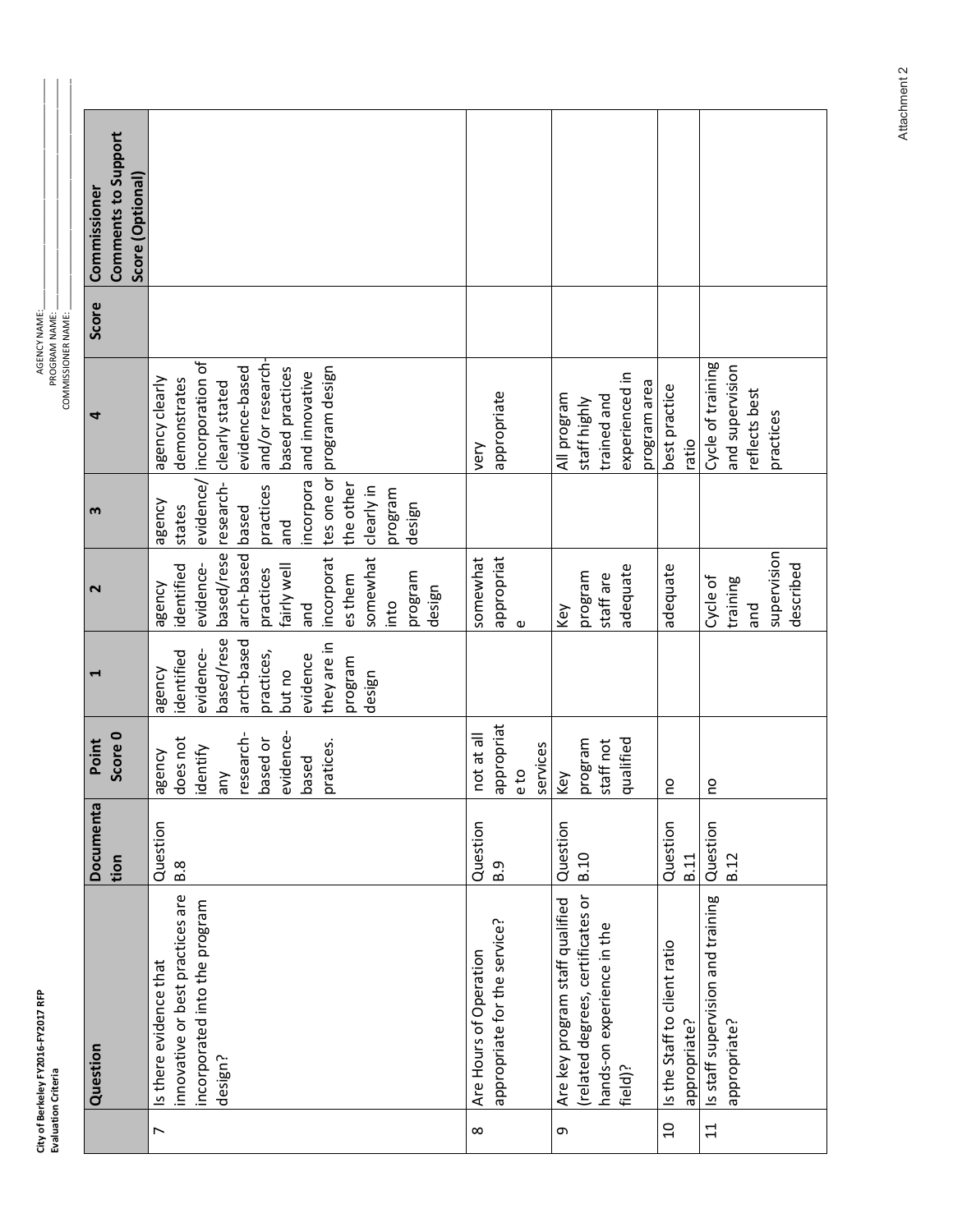| 많<br>Ξ.<br>⋍<br>ř<br>ť | ć |
|------------------------|---|
|                        |   |

AGENCY NAME:<br>PROGRAM NAME:<br>COMMISSIONER NAME: \_\_\_

|                          | Question                         | Documenta    | Point           |                        | $\mathbf{\mathsf{N}}$ | m                   | 4                | Score | Commissioner        |
|--------------------------|----------------------------------|--------------|-----------------|------------------------|-----------------------|---------------------|------------------|-------|---------------------|
|                          |                                  | tion         | Score 0         |                        |                       |                     |                  |       | Comments to Support |
|                          |                                  |              |                 |                        |                       |                     |                  |       | Score (Optional)    |
| $\overline{c}$           | Does that applicant have a clear | Question     | No plan at      | poorly                 | adequate              | good                | clearly          |       |                     |
|                          | and compelling strategy to       | <b>B.13</b>  | $\overline{5}$  | articulated            | plan:                 | plan:               | innovative plan: |       |                     |
|                          | promote continuous               |              |                 | plan                   | Includes              | some                | Includes data    |       |                     |
|                          | improvement?                     |              |                 |                        | some data             | data                | reflection for   |       |                     |
|                          |                                  |              |                 |                        | collection            | collected           | continuous       |       |                     |
|                          |                                  |              |                 |                        | systems               | and some            | improvement      |       |                     |
|                          |                                  |              |                 |                        |                       | system of           | and data         |       |                     |
|                          |                                  |              |                 |                        |                       | data                | collection       |       |                     |
|                          |                                  |              |                 |                        |                       | reflection          | systems.         |       |                     |
|                          |                                  |              |                 |                        |                       | embedde<br>ರ        |                  |       |                     |
| ن                        | Past Performance - Existing      |              |                 |                        |                       |                     |                  |       |                     |
|                          | Agencies (12 pts)                |              |                 |                        |                       |                     |                  |       |                     |
| $\overline{\phantom{0}}$ | Did the agency meet its          | Question     | Actual          | Less than              | Half or               | All service Service |                  |       |                     |
|                          | contract requirements in         | B.14         | services        | half of the            | more of               | measures   measures |                  |       |                     |
|                          | providing services in the past?  |              | delivered       | service                | the service           | were                | achieved were    |       |                     |
|                          |                                  |              | were not        | measures               | measures              | achieved.           | exemplary and    |       |                     |
|                          |                                  |              | lle ta          | were                   | were                  |                     | exceeded all     |       |                     |
|                          |                                  |              | related to      | achieved,              | achieved,             |                     | other similar    |       |                     |
|                          |                                  |              | planned         | and no                 | and no                |                     | programs         |       |                     |
|                          |                                  |              | services        | explanation explanatio |                       |                     |                  |       |                     |
|                          |                                  |              |                 | provided               | n provided            |                     |                  |       |                     |
| $\sim$                   | Insert Community Agency          | CAMA         |                 |                        |                       |                     |                  |       |                     |
|                          | Monitoring Assessment Results    |              |                 |                        |                       |                     |                  |       |                     |
|                          | here                             |              |                 |                        |                       |                     |                  |       |                     |
| ω                        | Did the agency achieve the       | Question     | <b>Outcomes</b> | Less than              | Half or               | ₹                   | Outcome          |       |                     |
|                          | outcome measures contained in    | <b>B.14.</b> | planned         | half of the            | more of               | outcome             | measures         |       |                     |
|                          | its contract in the past?        |              | were not        | outcome                | the                   | measures            | achieved were    |       |                     |
|                          |                                  |              | achieved        | measures               | outcome               | were                | exemplary and    |       |                     |
|                          |                                  |              | at all          | were                   | measures              | achieved.           | exceeded all     |       |                     |
|                          |                                  |              |                 | achieved               | were                  |                     | other similar    |       |                     |
|                          |                                  |              |                 |                        | achieved              |                     | programs         |       |                     |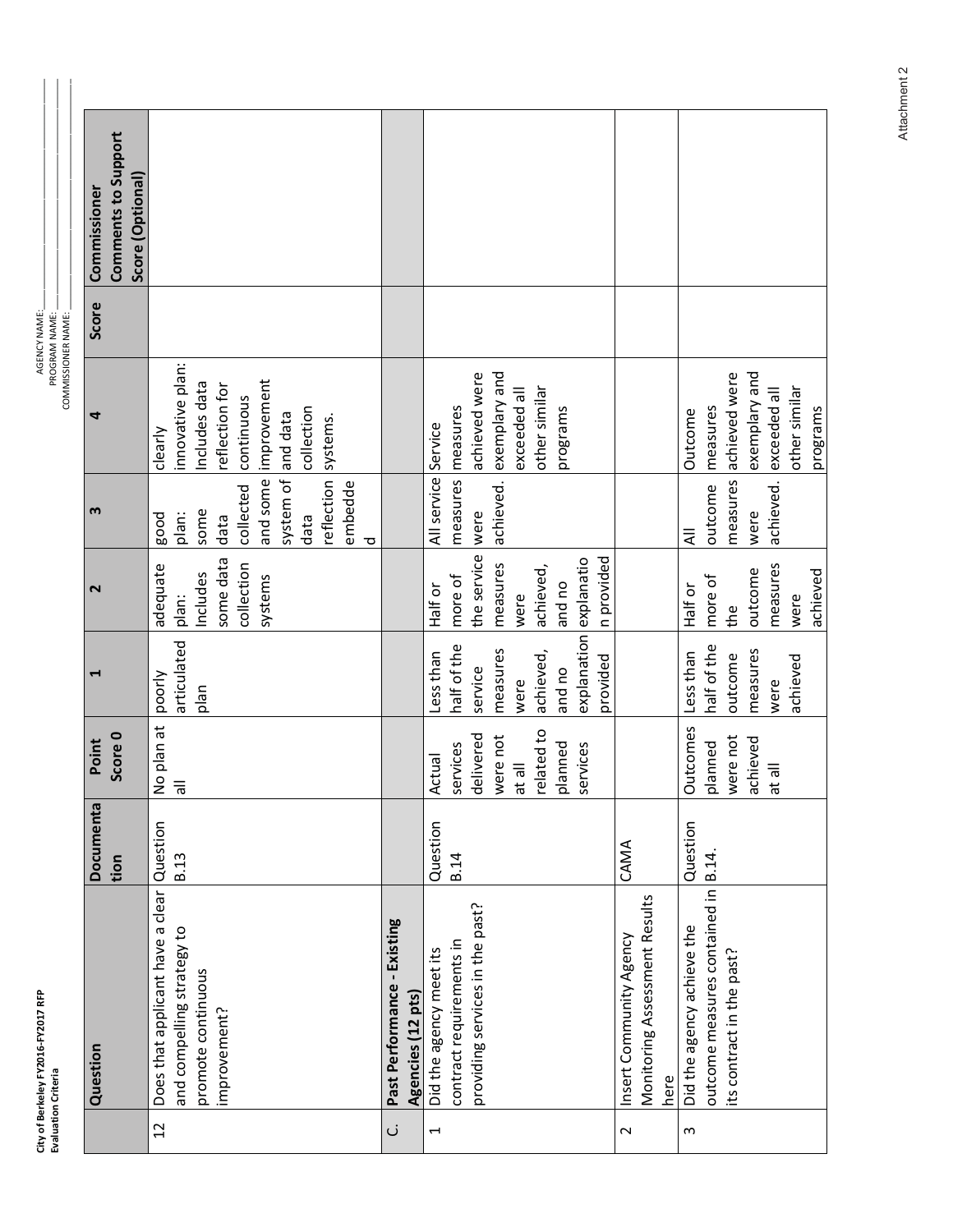| 뜮<br>s<br>ŗ<br>٦<br>z<br>r<br>÷ |  |
|---------------------------------|--|
|                                 |  |

|                | Question                                                                                                                                                    | Documenta                | Point                                                               |                                                                                        | $\sim$                                                                    | m                                                        | 4                                                                             | Score | Commissioner                            |
|----------------|-------------------------------------------------------------------------------------------------------------------------------------------------------------|--------------------------|---------------------------------------------------------------------|----------------------------------------------------------------------------------------|---------------------------------------------------------------------------|----------------------------------------------------------|-------------------------------------------------------------------------------|-------|-----------------------------------------|
|                |                                                                                                                                                             | tion                     | Score 0                                                             |                                                                                        |                                                                           |                                                          |                                                                               |       | Comments to Support<br>Score (Optional) |
|                | Experience Score - New<br>Agencies (12 pts.)                                                                                                                |                          | 10 pts.                                                             | 3 pts.                                                                                 | 6 pts.                                                                    | 9 pts.                                                   | 12 pts.                                                                       |       |                                         |
| 4              | experience implementing a<br>Does the agency have<br>similar project?                                                                                       | B.14.                    | $\frac{1}{2}$                                                       | experience experience, experience experienc experience<br>described<br>vaguely<br>Some | described<br>Some<br>, well                                               | History of<br>descriptio<br>e, but no<br>esults.<br>n of | Long history of<br>implementing<br>like program<br>with results<br>described. |       |                                         |
| خ              | Program Budget (16 pts)                                                                                                                                     |                          |                                                                     |                                                                                        |                                                                           |                                                          |                                                                               |       |                                         |
| $\overline{ }$ | everage other funding for this<br>How well does the agency<br>program?                                                                                      | Program<br><b>Budget</b> | reliance on<br>one or two<br>funding<br>sources<br>Heavy            |                                                                                        | moderately<br>diversified<br>funding is                                   |                                                          | funding sources<br>to spread risk<br>Agency has<br>multiple                   |       |                                         |
| $\sim$         | successful outcome reasonable?<br>similar services? Is the cost per<br>with other agencies providing<br>successful outcome compare<br>How does the cost per | Program<br><b>Budget</b> | reasonable<br>by industry<br>standards.<br>client not<br>Cost per   |                                                                                        | reasonable<br>than other<br>but higher<br>providers<br>Cost per<br>client |                                                          | other providers<br>easonable and<br>Cost per client<br>lower than             |       |                                         |
| S              | describe a clear and appropriate Budget<br>Does the budget narrative<br>use of City funds?                                                                  | Narrative<br>Program     | inappropri<br>City funds.<br>ate use of<br>narrative<br>Poor<br>pue |                                                                                        | and use of<br>Sufficient<br>narrative<br>funds.                           |                                                          | narrative and<br>use of funds.<br>Excellent                                   |       |                                         |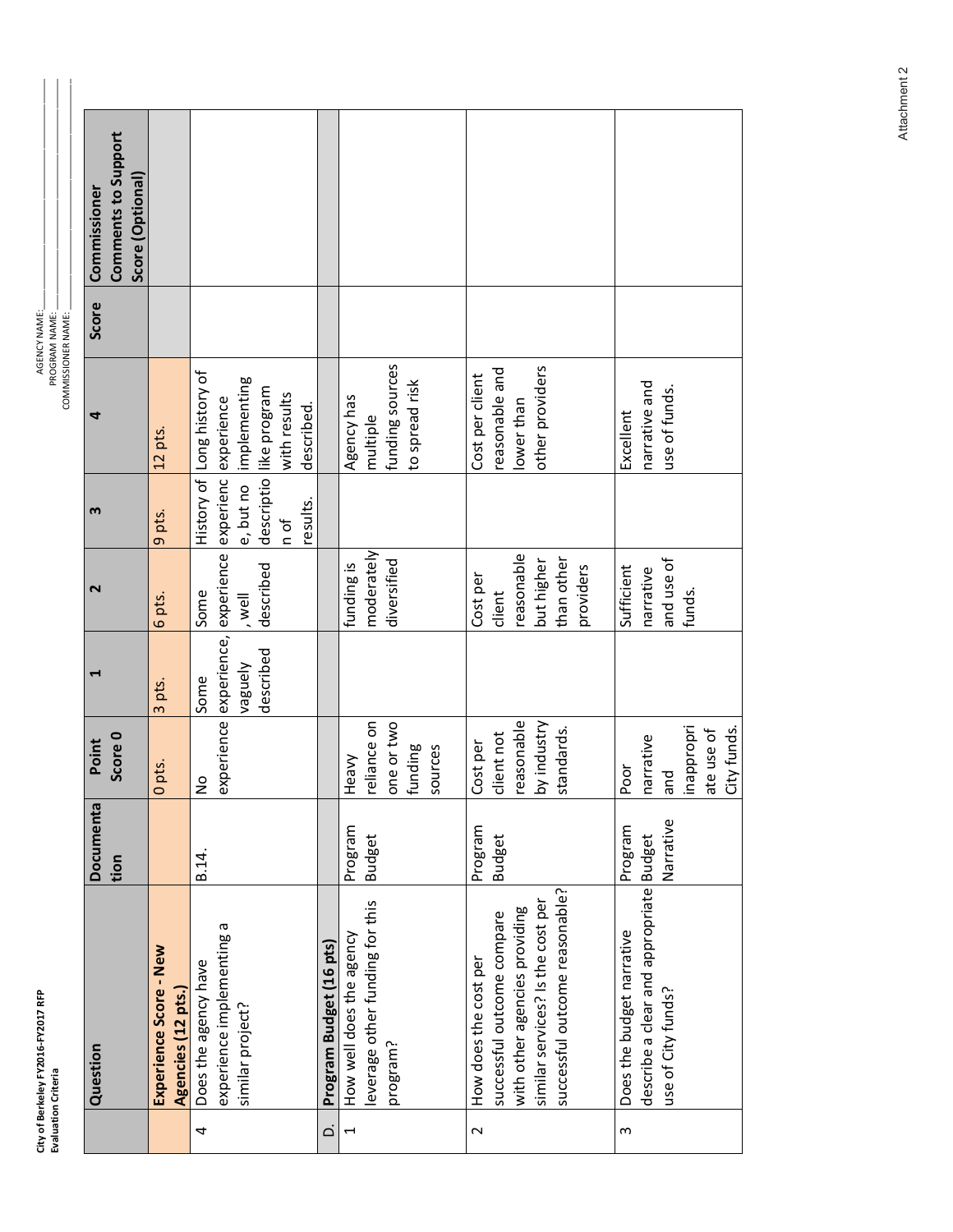| i k               |  |
|-------------------|--|
| .,<br>יירוסי<br>י |  |
| فْ                |  |
| <b>201</b>        |  |
| Ğ<br>Ť<br>keley   |  |
| Berk              |  |
| Ξ                 |  |
|                   |  |

 $\overline{\phantom{a}}$ 

 $\overline{\phantom{a}}$ 

| tion<br>Question                                                                                                                                                        | Documenta | Score 0<br>Point |                       |                                                                      |                                                                  | Score | Comments to Support<br>Score (Optional)<br> Commissioner |
|-------------------------------------------------------------------------------------------------------------------------------------------------------------------------|-----------|------------------|-----------------------|----------------------------------------------------------------------|------------------------------------------------------------------|-------|----------------------------------------------------------|
| Budget not<br>reasonable<br>by industry<br>standards.<br>Program<br><b>Budget</b><br>amount of service proposed?<br>appropriate to the type and<br>Does the budget seem |           |                  |                       | reasonable<br>than other<br>but higher<br>providers<br><b>Budget</b> | other providers<br>reasonable and<br>lower than<br><b>Budget</b> |       |                                                          |
| <b>Homeless Specific Evaluation</b><br>Criteria                                                                                                                         |           |                  |                       |                                                                      |                                                                  |       |                                                          |
| Emergency Shelter (10 pts.)                                                                                                                                             |           |                  |                       |                                                                      |                                                                  |       |                                                          |
| 0-30%<br>Question<br>1 What is the percentage of                                                                                                                        |           |                  | 30-60%                | more than                                                            |                                                                  |       |                                                          |
| chronically chronically<br>homeless<br><b>B.13</b><br>Chronically Homeless Clients<br>served in the past year?                                                          |           |                  | homeless              | chronically<br>60%                                                   |                                                                  |       |                                                          |
|                                                                                                                                                                         |           |                  |                       | homeless                                                             |                                                                  |       |                                                          |
| 0-40%<br>Question<br>$\frac{a}{1}$ .<br>2 What is the percentage of<br>beds allocated to City of<br>Berkeley?                                                           |           |                  | 41-70%                | 71-100%                                                              |                                                                  |       |                                                          |
| <b>DU</b><br>3 Is this an increase in capacity Question<br>$\frac{a}{1}$ .<br>referred through the HCRC?<br>chronically homeless and<br>for people who are              |           |                  |                       | yes                                                                  |                                                                  |       |                                                          |
| not clearly<br>defined /<br>not<br>Question<br>$\frac{1}{1}$ .<br>reconfigure staffing clearly<br>defined? Will essential<br>4 Is the agency's plan to                  |           |                  | adequately<br>defined | very clear<br>appropriate appropriat<br>very                         |                                                                  |       |                                                          |
| appropriat<br>$\omega$<br>operations, safety, janitorial,<br>etc.) be adequately staffed?<br>shelter services (e.g. basic                                               |           |                  |                       | $\pmb{\mathsf{v}}$                                                   |                                                                  |       |                                                          |
| $\frac{1}{2}$<br>Question<br>$1.\overline{C}$<br>s is agency willing to take all<br>referrals from the HCRC?                                                            |           |                  |                       | yes                                                                  |                                                                  |       |                                                          |
| Other Services (8 pts.)                                                                                                                                                 |           |                  |                       |                                                                      |                                                                  |       |                                                          |
| chronically chronically<br>0-30%<br>Question<br>Chronically Homeless Clients   B.13<br>1 What is the percentage of                                                      |           |                  | 30-60%                | more than<br>60%                                                     |                                                                  |       |                                                          |
| homeless<br>served in the past year?                                                                                                                                    |           |                  | homeless              | chronically<br>homeless                                              |                                                                  |       |                                                          |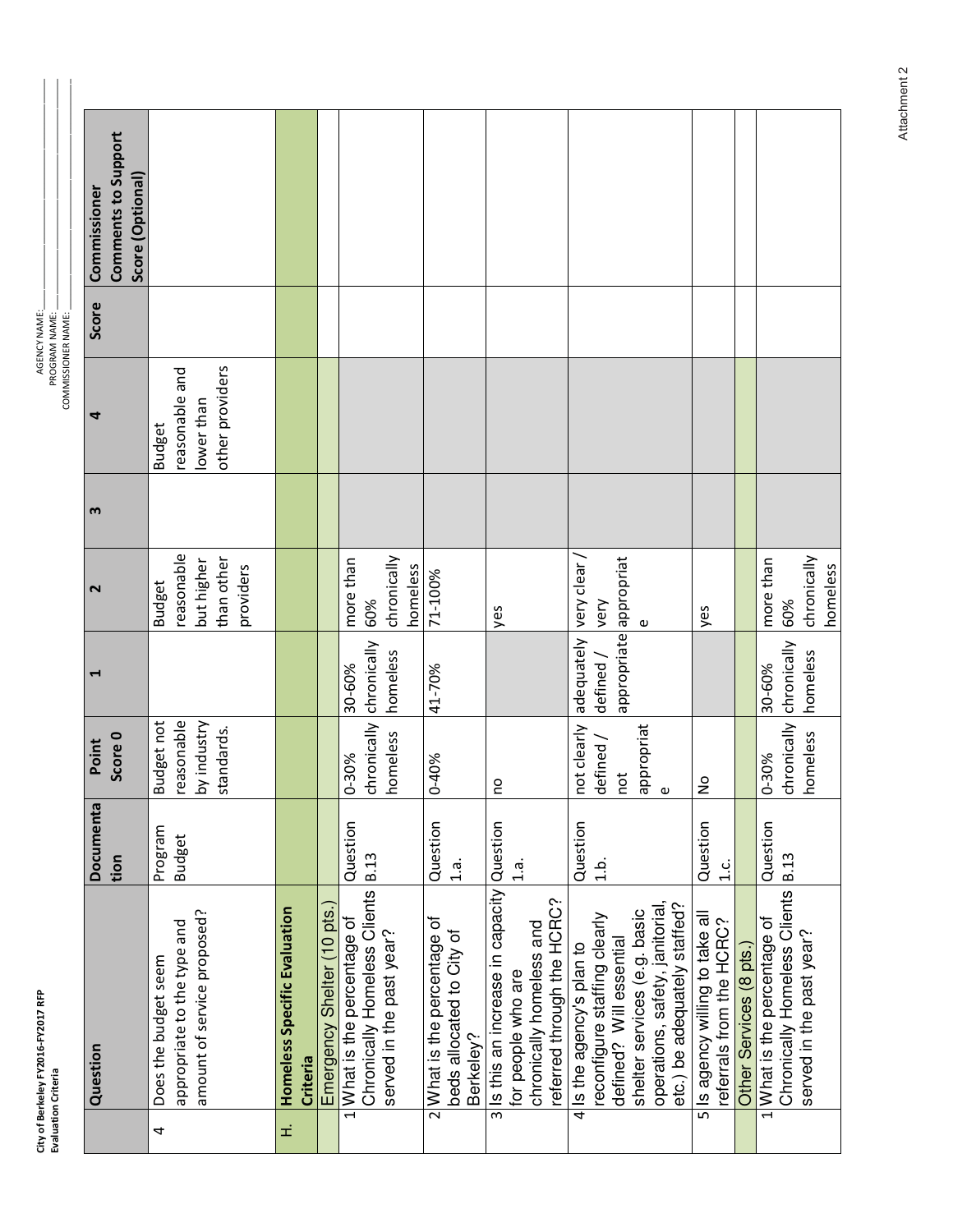| 푼<br>т,     |   |
|-------------|---|
| ف<br>201    |   |
| í.<br>ele.  |   |
| š<br>Ξ<br>z | ğ |

-GENCY NA ...<br>∑ PROGRA ב<br>⊳<br>ג ië<br>≥ ≥ ,一个小时,我们的人们都不能在这个时间,我们的人们都不能在这个时间的时间,我们的人们都不能在这个时间的时间,我们就会在这个时间的时间,我们就会在这个时间的时间, COMMISSIONER NA

| Question                                                                                                                                            | Documenta<br>tion         | Score 0<br>Point | ↤                             | $\mathbf{\mathsf{N}}$ | m | 4 | Score | Comments to Support<br>Score (Optional)<br>Commissioner |  |
|-----------------------------------------------------------------------------------------------------------------------------------------------------|---------------------------|------------------|-------------------------------|-----------------------|---|---|-------|---------------------------------------------------------|--|
| chronically homeless clients?<br>experience working with<br>2 Does the agency have                                                                  | Question<br>2.a.          | <b>DO</b>        | experience experience<br>some | experience<br>strong  |   |   |       |                                                         |  |
| supports that will help clients<br>3 Does the agency propose<br>specific services and<br>secure and maintain<br>housing?                            | Question<br>ن.<br>2.c     | None             | some                          | strong                |   |   |       |                                                         |  |
| 4 Is agency willing to take all<br>referrals from the HCRC?                                                                                         | Question<br>2.d.          | $\frac{1}{2}$    |                               | yes                   |   |   |       |                                                         |  |
| Engagement (14 pts.)<br>Targeted Outreach                                                                                                           |                           |                  |                               |                       |   |   |       |                                                         |  |
| experience doing targeted<br>outreach to a chronically<br>1 Does the agency have<br>homeless population?                                            | Question<br>3.a.          | <b>DO</b>        | experience experience<br>some | experience<br>strong  |   |   |       |                                                         |  |
| area(s) seem consistent with<br>unsheltered people live or<br>2 Do the identified outreach<br>known locations where<br>can be found?                | 3.b. and 3.c<br>Questions | <b>DO</b>        | somewhat                      | yes                   |   |   |       |                                                         |  |
| outreach seem appropriate to<br>3 Does the proposed method,<br>timing and frequency of<br>reach the identified<br>population?                       | 3.b. and 3.c<br>Questions | <b>DO</b>        | somewhat                      | yes                   |   |   |       |                                                         |  |
| homeless and/or engaging<br>direct experience of being<br>include having staff with<br>4 Does the outreach plan<br>with people who are<br>homeless? | 3.b. and 3.c<br>Questions | <b>DO</b>        | somewhat                      | yes                   |   |   |       |                                                         |  |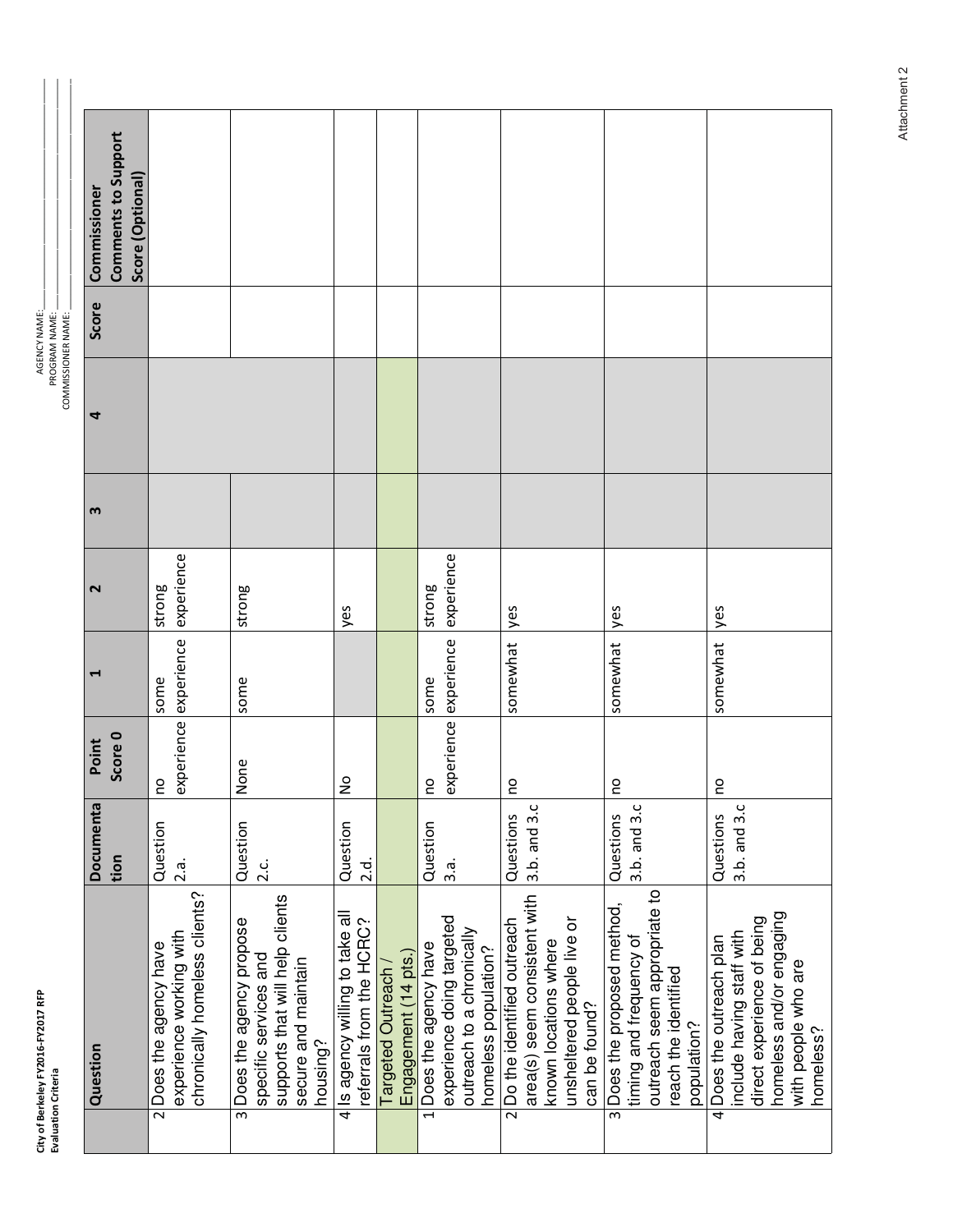-GENCY NA ...<br>∑ PROGRA ב<br>⊳<br>ג ië<br>≥ ≥ ,一个小时,我们的人们都不能在这个时间,我们的人们都不能在这个时间的时间,我们的人们都不能在这个时间的时间,我们就会在这个时间的时间,我们就会在这个时间的时间, COMMISSIONER NA 

| Question                                                                                                                                | Documenta<br>tion         | Score 0<br>Point | ᆏ                                        | $\sim$                             | m | 4 | Score | Comments to Support<br>Score (Optional)<br>Commissioner |  |
|-----------------------------------------------------------------------------------------------------------------------------------------|---------------------------|------------------|------------------------------------------|------------------------------------|---|---|-------|---------------------------------------------------------|--|
| specific strategies/techniques<br>staff will use for engagement<br>5 Does the applicant identify<br>(e.g. motivational<br>interviewing) | Question<br>ن<br>3        | <b>DU</b>        | somewhat                                 | yes                                |   |   |       |                                                         |  |
| 6 What is the agency's capacity Question<br>for doing intakes in the field<br>and for using latest<br>technology?                       | 3.d                       | none             | some                                     | good                               |   |   |       |                                                         |  |
| 7 What is the agency's ability to Question<br>bill MediCal to leverage<br>funding for services?                                         | 3.f.                      | none             | description<br>or future<br>plan<br>fair | able to bill<br>MediCal<br>Already |   |   |       |                                                         |  |
|                                                                                                                                         |                           |                  |                                          |                                    |   |   |       |                                                         |  |
| Meals Programs (6 pts.                                                                                                                  |                           |                  |                                          |                                    |   |   |       |                                                         |  |
| 1 Does the agency reach out to Question<br>the surrounding community to 4.a.<br>maintain positive<br>relationships?                     |                           | <b>PO</b>        |                                          | yes                                |   |   |       |                                                         |  |
| improve the nutritional value<br>2 Are meals healthy? Has the<br>agency made efforts to<br>of meals?                                    | Question<br>ف.<br>4.      | 2                | some effort                              | good effort<br>healthy<br>meals    |   |   |       |                                                         |  |
| clear plan to engage clients<br>3 Does the agency have a<br>and refer to HCRC?                                                          | Question<br>$\frac{1}{4}$ | ă                | fair plan                                | good plan                          |   |   |       |                                                         |  |
|                                                                                                                                         |                           |                  |                                          |                                    |   |   |       |                                                         |  |
| Permanent Housing (14 pts.)<br>Case Management Tied to                                                                                  |                           |                  |                                          |                                    |   |   |       |                                                         |  |
| 1 Is the cost of current and<br>future case management<br>services appropriate?*                                                        | Question<br>5.a           | $\overline{a}$   |                                          | yes                                |   |   |       |                                                         |  |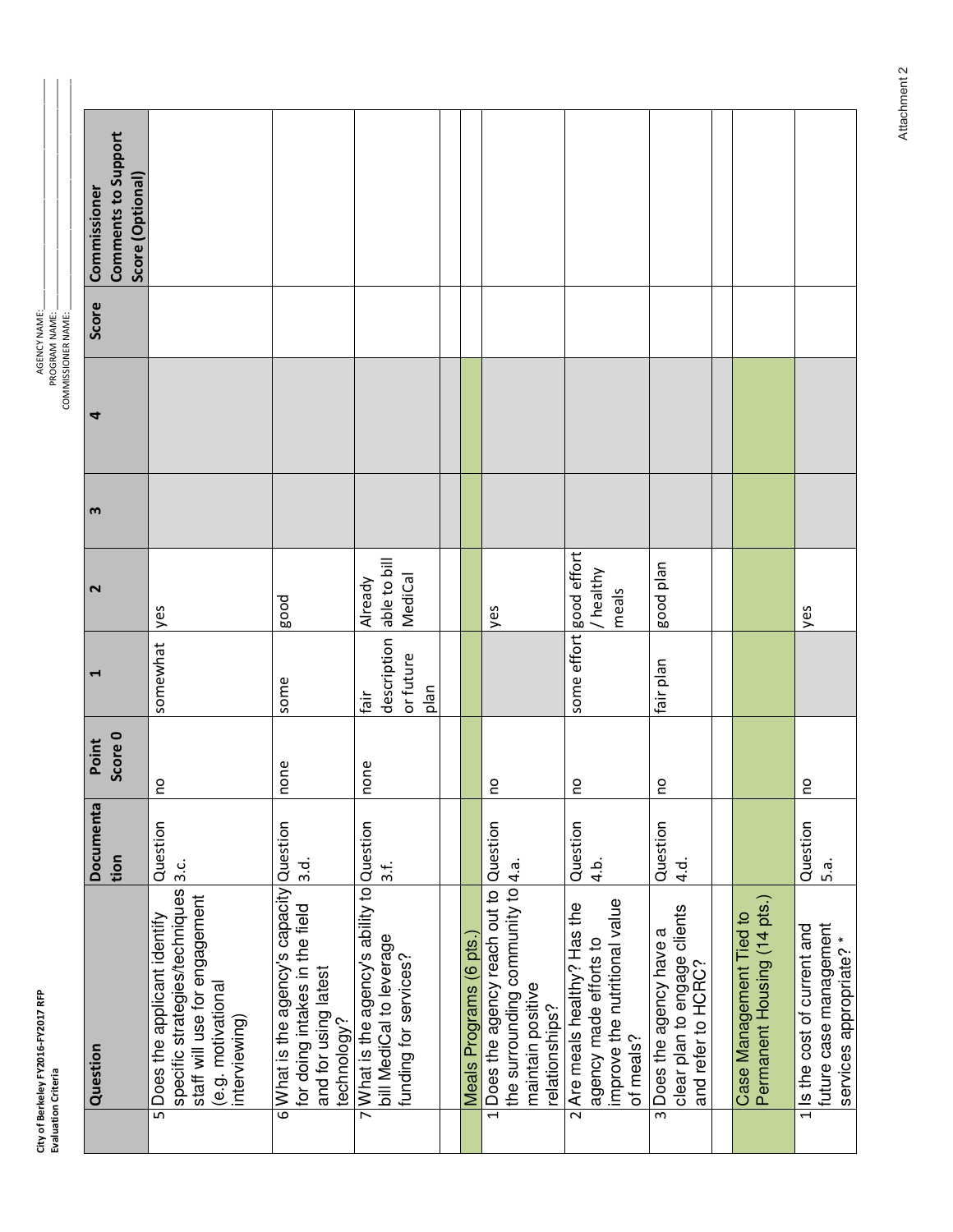| 문<br>è<br>ŗ<br>Š<br>ŗ<br>Ŏ<br>×.<br>قع<br>ž | ä<br>J |
|---------------------------------------------|--------|
|                                             |        |

 $\overline{a}$ 

-GENCY NA ...<br>∑ PROGRA ב<br>⊳<br>ג ië<br>≥ ≥ ,一个小时,我们的人们都不能在这个时间,我们的人们都不能在这个时间的时间,我们的人们都不能在这个时间的时间,我们就会在这个时间的时间,我们就会在这个时间的时间, COMMISSIONER NA

|                | Question                                                                                                                                                                                                               | Documenta             | Point          | ᆗ                                        | 2                                  | m | 4 | Score | Commissioner        |
|----------------|------------------------------------------------------------------------------------------------------------------------------------------------------------------------------------------------------------------------|-----------------------|----------------|------------------------------------------|------------------------------------|---|---|-------|---------------------|
|                |                                                                                                                                                                                                                        | tion                  | Score 0        |                                          |                                    |   |   |       | Comments to Support |
|                |                                                                                                                                                                                                                        |                       |                |                                          |                                    |   |   |       | Score (Optional)    |
|                | * Future case management ratio for chronically homeless clients should be<br>in the range of 1 case manager to 15 clients.                                                                                             |                       |                |                                          |                                    |   |   |       |                     |
|                | 2 Has the applicant described a Question<br>clear and specific approach<br>data on their track record in<br>eviction? Did they include<br>preventing housing loss?<br>to helping clients retain<br>housing and prevent | .a.<br>6.             | $\overline{c}$ | ile3                                     | good                               |   |   |       |                     |
|                | 3 What is the agency's ability to Question<br>bill MediCal to leverage<br>funding for services?                                                                                                                        | ن<br>م                | none           | description<br>or future<br>plan<br>tāir | able to bill<br>MediCal<br>Already |   |   |       |                     |
| 4              | Is agency willing to take all<br>referrals from the HCRC?                                                                                                                                                              | Question<br>5.d.      | $\frac{1}{2}$  |                                          | yes                                |   |   |       |                     |
|                | participate in Shelter Plus<br>Care Operations Board?<br>s ls the agency willing to                                                                                                                                    | Question<br>نه.<br>5. | $\frac{1}{2}$  |                                          | yes                                |   |   |       |                     |
|                | experience in providing case<br>clients who are chronically<br>management services to<br>homeless and medically<br>6 Does the agency have<br>fragile?                                                                  | Question<br>5.f.      | <u>o</u>       | experience<br>some                       | experience<br>extensive            |   |   |       |                     |
| $\overline{ }$ | reduction model for clients<br>with active substance use<br>and who may also have a<br>Does the agency follow a<br>housing first and harm<br>mental illness?                                                           | Question<br>g.<br>G   | <u>o</u>       |                                          | yes                                |   |   |       |                     |
|                |                                                                                                                                                                                                                        |                       |                |                                          |                                    |   |   |       |                     |
|                | Transitional Housing (12 pts.)                                                                                                                                                                                         |                       |                |                                          |                                    |   |   |       |                     |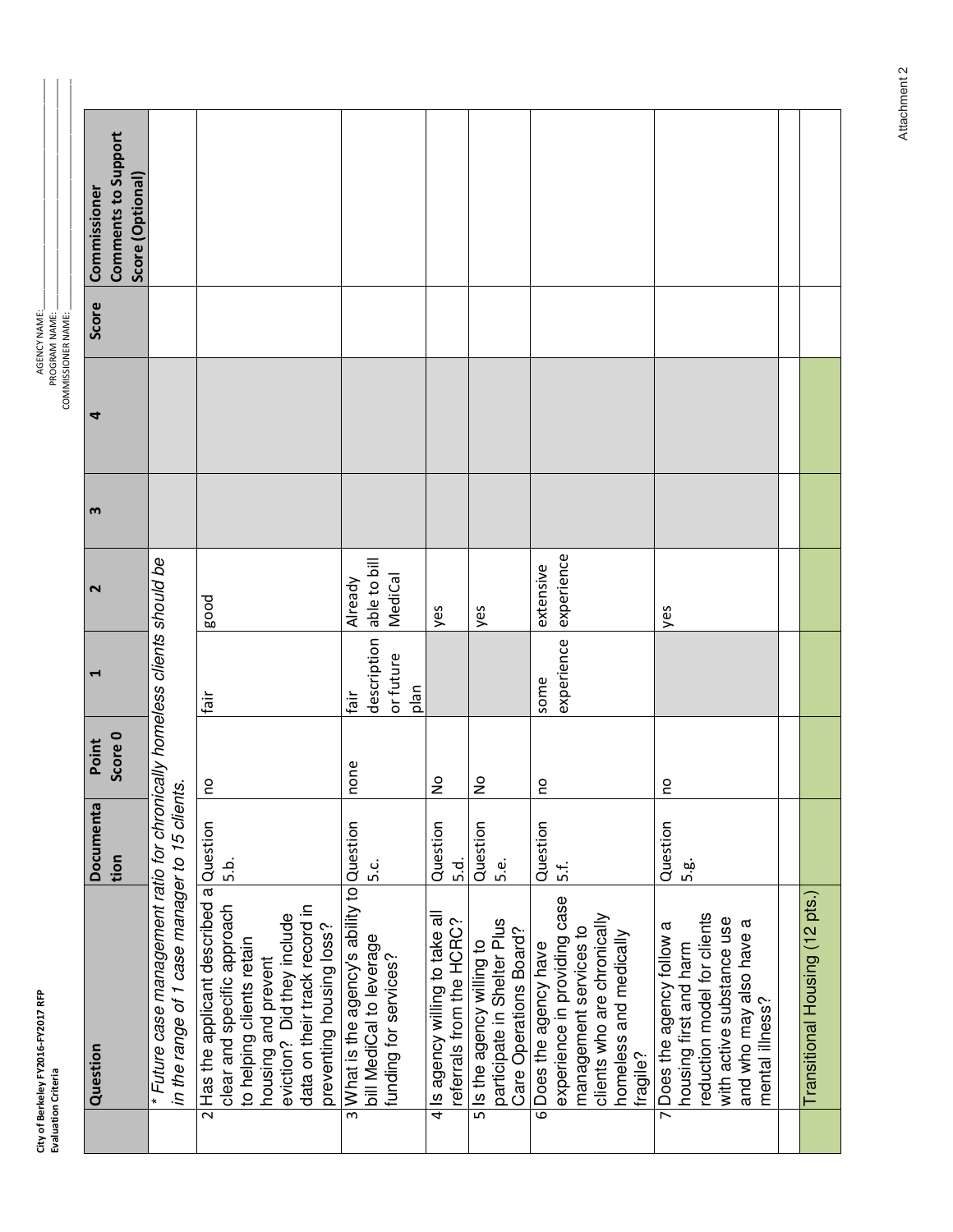| ă<br>ì<br>э<br>٠ |  |
|------------------|--|
| Ξ                |  |

-GENCY NA ...<br>∑ PROGRA ב<br>⊳<br>ג ië<br>≥ ≥ ,一个小时,我们的人们都不能在这个时间,我们的人们都不能在这个时间的时间,我们的人们都不能在这个时间的时间,我们就会在这个时间的时间,我们就会在这个时间的时间, COMMISSIONER NA

| Question                                                                                                                                                                                                                                                 | Documenta               | Point             | ᆏ                                             | $\sim$                             | m | 4 | Score | Commissioner                            |  |
|----------------------------------------------------------------------------------------------------------------------------------------------------------------------------------------------------------------------------------------------------------|-------------------------|-------------------|-----------------------------------------------|------------------------------------|---|---|-------|-----------------------------------------|--|
|                                                                                                                                                                                                                                                          | tion                    | Score 0           |                                               |                                    |   |   |       | Comments to Support<br>Score (Optional) |  |
| Chronically Homeless Clients<br>1 What is the percentage of<br>served in the past year?                                                                                                                                                                  | Question<br><b>B.13</b> | nomeless<br>0-30% | chronically chronically<br>homeless<br>30-60% | chronically<br>more than<br>60%    |   |   |       |                                         |  |
| 2 What percentage of beds will Question<br>be allocated to City of<br>Berkeley?                                                                                                                                                                          | .<br>ف                  | 0-40%             | 41-70%                                        | homeless<br>71-100%                |   |   |       |                                         |  |
| are chronically homeless and<br>3 Is there a proposed increase<br>referred through the HCRC?<br>in capacity for people who                                                                                                                               | Question<br>.<br>ق      | <u>o</u>          |                                               | yes                                |   |   |       |                                         |  |
| program? Does the transition<br>4 Does the agency develop a<br>plan include plan for exiting<br>support the client's housing<br>transition plan with clients<br>to housing as quickly as<br>soon after entering the<br>possible? Do the staff<br>search? | Question<br>6.d.        | 2 <sub>p</sub>    | somewhat                                      | yes                                |   |   |       |                                         |  |
| 5 What is the agency's ability to Question<br>bill MediCal to leverage<br>funding for services?                                                                                                                                                          | نه<br>ن                 | none              | description<br>or future<br>plan<br>fair      | able to bill<br>MediCal<br>Already |   |   |       |                                         |  |
| 6 Is agency willing to take all<br>referrals from the HCRC?                                                                                                                                                                                              | Question<br>نا<br>نا    | $\frac{1}{2}$     |                                               | yes                                |   |   |       |                                         |  |
|                                                                                                                                                                                                                                                          |                         |                   |                                               |                                    |   |   |       |                                         |  |
| HCRC (38 pts.)                                                                                                                                                                                                                                           |                         |                   |                                               |                                    |   |   |       |                                         |  |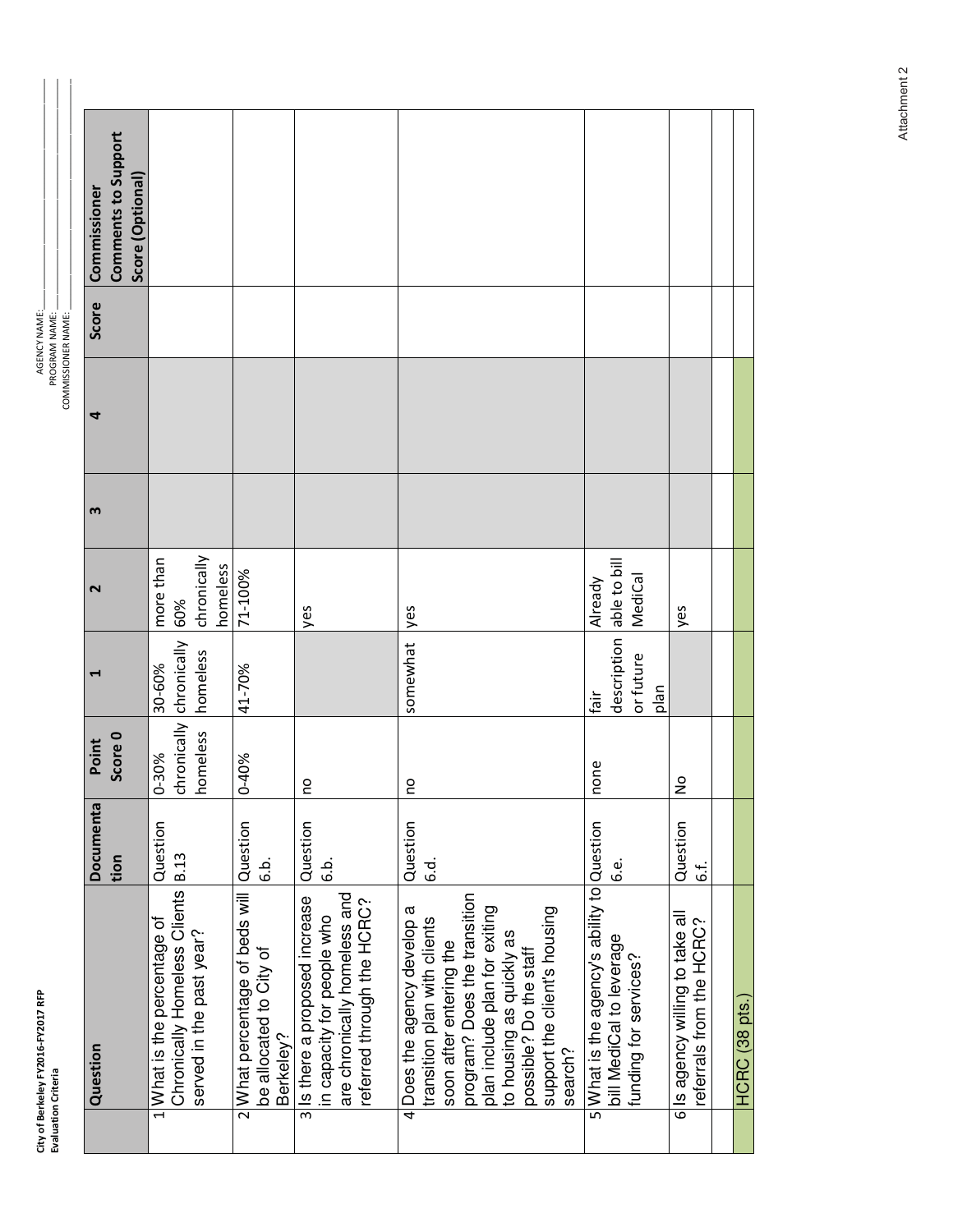-GENCY NA ...<br>∑ PROGRA ב<br>⊳<br>ג ië<br>≥ ≥ ,一个小时,我们的人们就会在这里,我们的人们就会在这里,我们的人们就会在这里,我们的人们就会在这里,我们的人们就会在这里,我们就会在这里,我们就会在这里,我们就 COMMISSIONER NA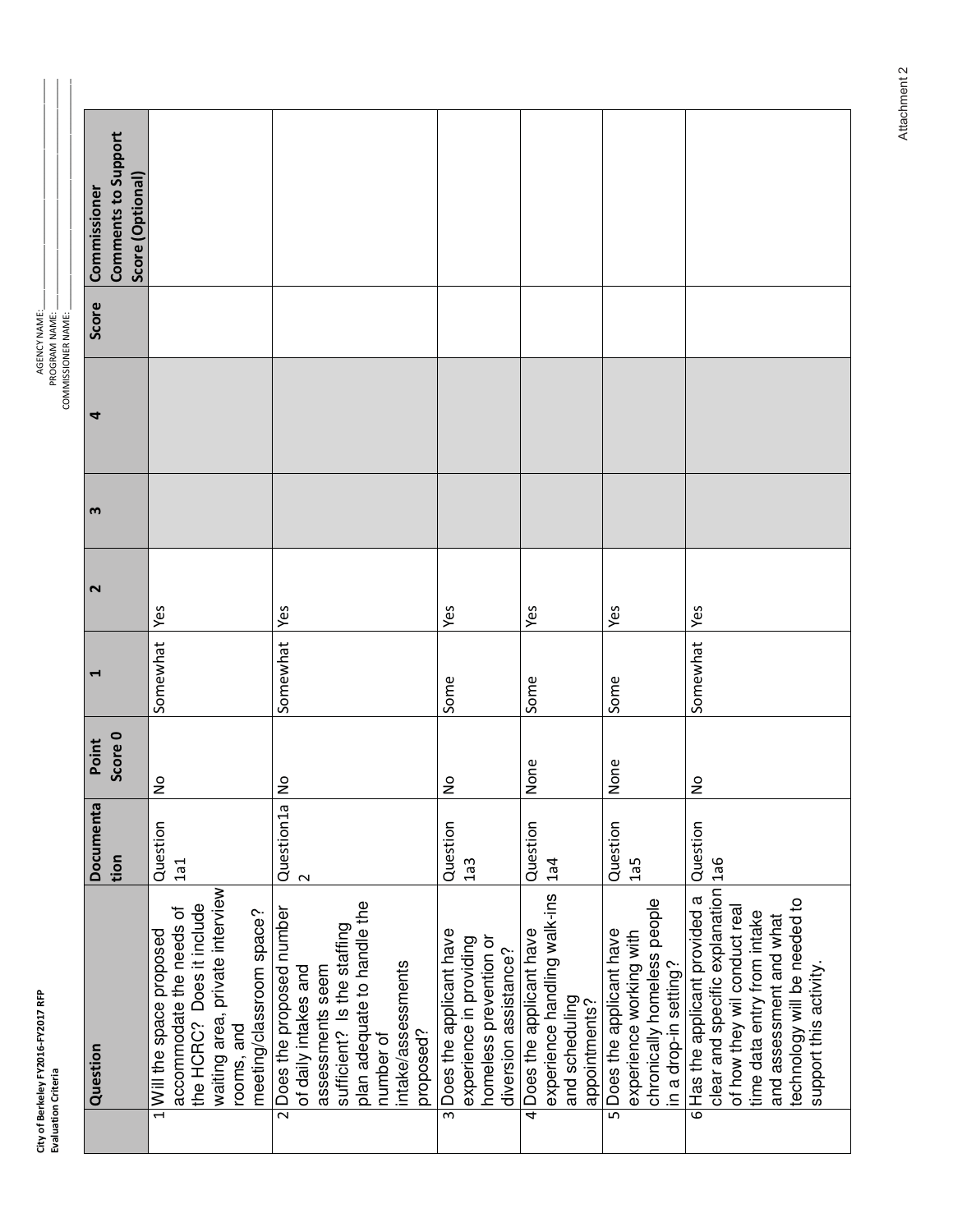| 급<br>Ξ<br>ਨ<br>Š<br>$\overline{a}$<br>3<br>ន្ទុ<br>Ξ<br>erkele <sup>v</sup> | <sup>e</sup> |
|-----------------------------------------------------------------------------|--------------|
|                                                                             | ş            |

-GENCY NA ...<br>∑ PROGRA ב<br>⊳<br>ג ië<br>≥ ≥ ,一个小时,我们的人们就会在这里,我们的人们就会在这里,我们的人们就会在这里,我们的人们就会在这里,我们的人们就会在这里,我们就会在这里,我们就会在这里,我们就 COMMISSIONER NA 

| Comments to Support<br>Score (Optional)<br>Commissioner |                                                                                                                                                                        |                                                                                                                                                                                                                                                                                                                                                  |                                                                       |                                                                                                                                                                                                                                                                                                                                                                        |
|---------------------------------------------------------|------------------------------------------------------------------------------------------------------------------------------------------------------------------------|--------------------------------------------------------------------------------------------------------------------------------------------------------------------------------------------------------------------------------------------------------------------------------------------------------------------------------------------------|-----------------------------------------------------------------------|------------------------------------------------------------------------------------------------------------------------------------------------------------------------------------------------------------------------------------------------------------------------------------------------------------------------------------------------------------------------|
| Score                                                   |                                                                                                                                                                        |                                                                                                                                                                                                                                                                                                                                                  |                                                                       |                                                                                                                                                                                                                                                                                                                                                                        |
| 4                                                       |                                                                                                                                                                        |                                                                                                                                                                                                                                                                                                                                                  |                                                                       |                                                                                                                                                                                                                                                                                                                                                                        |
| m                                                       |                                                                                                                                                                        |                                                                                                                                                                                                                                                                                                                                                  |                                                                       |                                                                                                                                                                                                                                                                                                                                                                        |
| $\sim$                                                  | Yes                                                                                                                                                                    | <b>Yes</b>                                                                                                                                                                                                                                                                                                                                       | Yes                                                                   | Yes                                                                                                                                                                                                                                                                                                                                                                    |
| Ē                                                       | Some                                                                                                                                                                   | Somewhat                                                                                                                                                                                                                                                                                                                                         | Somewhat                                                              | Somewhat                                                                                                                                                                                                                                                                                                                                                               |
| Score 0<br>Point                                        | $\frac{1}{2}$                                                                                                                                                          | $\frac{1}{2}$                                                                                                                                                                                                                                                                                                                                    | $\frac{1}{2}$                                                         | $\frac{1}{2}$                                                                                                                                                                                                                                                                                                                                                          |
| Documenta<br>tion                                       | Question<br>1a7                                                                                                                                                        | Question                                                                                                                                                                                                                                                                                                                                         | Question<br>1a9                                                       | Question<br>1 <sub>b1</sub>                                                                                                                                                                                                                                                                                                                                            |
| Question                                                | experience assessing clients<br>appropriate type of housing<br>Does the applicant have<br>intervention or level of<br>and matching to an<br>service?<br>$\overline{ }$ | clear and specific explanation 1a8<br>HCRC? Have they described<br>Has the applicant provided a<br>How will they prevent people<br>from using HCRC as a place<br>everyone who visits has a<br>clear reason to be there?<br>of how they will manage<br>"frequent users" of the<br>how they will ensure<br>to hang out?<br>$\overline{\mathbf{8}}$ | 9 Has the applicant provided a<br>realistic timeframe for<br>startup? | Description should cover how<br>clients will access the system<br>clear and specific description<br>10 Has the applicant provided a<br>of how they will operate the<br>center, database), how real<br>vacancies will be obtained).<br>(phone, walk in, computer),<br>how staff will manage the<br>time information about<br>system (dedicated call<br>proposed system? |
|                                                         |                                                                                                                                                                        |                                                                                                                                                                                                                                                                                                                                                  |                                                                       |                                                                                                                                                                                                                                                                                                                                                                        |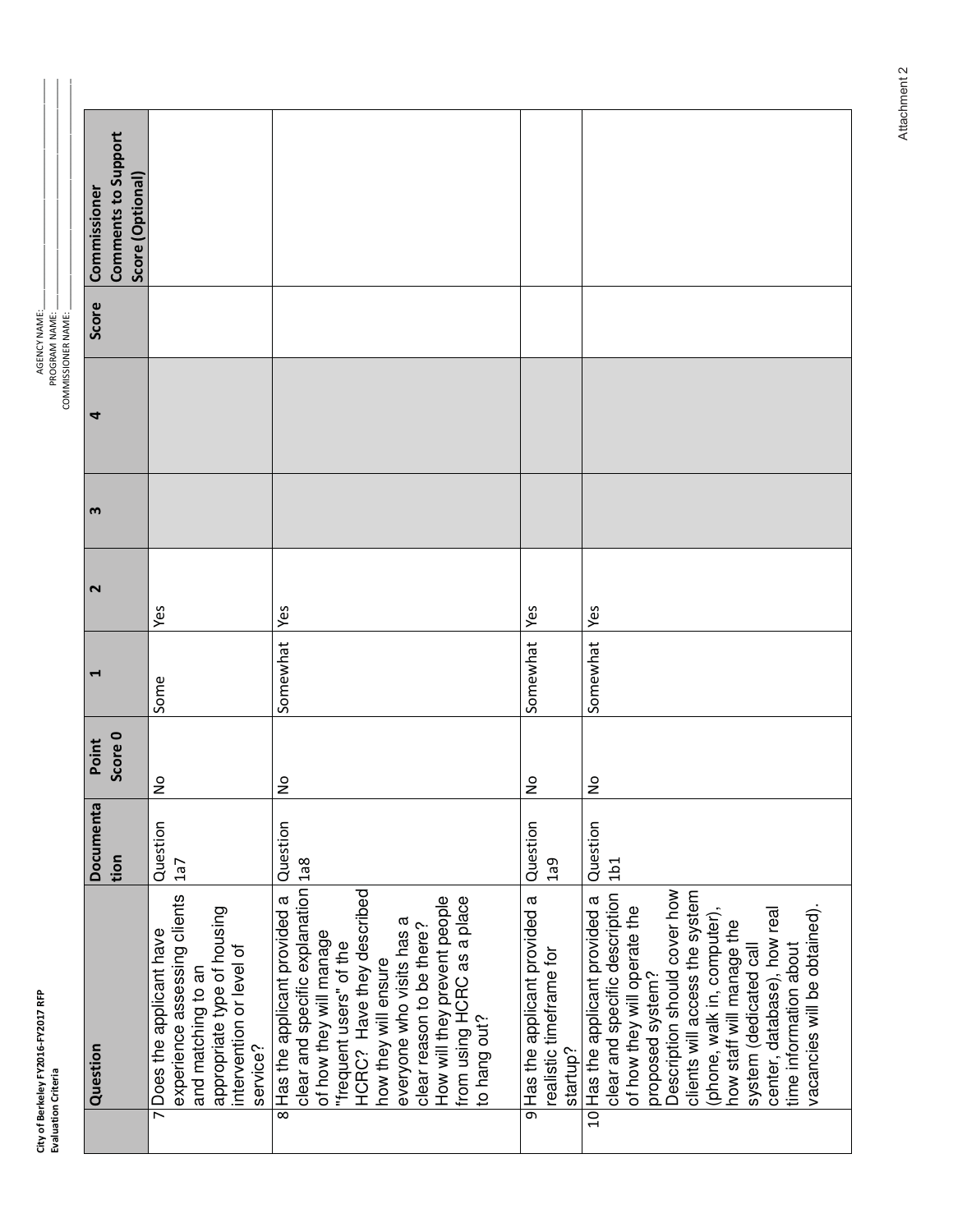|                           | Commissioner | Comments to Support<br>Score (Optional) |                                                                                                                                                |                                                                                                                                                                                                                                                |                                                                                                  |                                                                                                                                             |                                                                                                                                       |                                                                                                      |
|---------------------------|--------------|-----------------------------------------|------------------------------------------------------------------------------------------------------------------------------------------------|------------------------------------------------------------------------------------------------------------------------------------------------------------------------------------------------------------------------------------------------|--------------------------------------------------------------------------------------------------|---------------------------------------------------------------------------------------------------------------------------------------------|---------------------------------------------------------------------------------------------------------------------------------------|------------------------------------------------------------------------------------------------------|
|                           | Score        |                                         |                                                                                                                                                |                                                                                                                                                                                                                                                |                                                                                                  |                                                                                                                                             |                                                                                                                                       |                                                                                                      |
| <b>COMMISSIONER NAME:</b> | 4            |                                         |                                                                                                                                                |                                                                                                                                                                                                                                                |                                                                                                  |                                                                                                                                             |                                                                                                                                       |                                                                                                      |
|                           | m            |                                         |                                                                                                                                                |                                                                                                                                                                                                                                                |                                                                                                  |                                                                                                                                             |                                                                                                                                       |                                                                                                      |
|                           | $\sim$       |                                         | Yes                                                                                                                                            | Yes                                                                                                                                                                                                                                            | able to bill<br>MediCal<br>Already                                                               | Yes                                                                                                                                         | Yes                                                                                                                                   | Yes                                                                                                  |
|                           | ᆏ            |                                         | Somewhat                                                                                                                                       | Some                                                                                                                                                                                                                                           | description<br>or future<br>plan<br>tāir                                                         | Some                                                                                                                                        | Some                                                                                                                                  | Some                                                                                                 |
|                           | Point        | Score 0                                 | $\frac{1}{2}$                                                                                                                                  | $\frac{1}{2}$                                                                                                                                                                                                                                  | none                                                                                             | None                                                                                                                                        | None                                                                                                                                  | None                                                                                                 |
|                           | Documenta    | tion                                    | Question<br>1 <sub>b2</sub>                                                                                                                    | Question<br>1c1                                                                                                                                                                                                                                | 1c2                                                                                              | Question                                                                                                                                    | Question<br>1d2                                                                                                                       | Question<br>1d <sub>3</sub>                                                                          |
|                           | Question     |                                         | clear and specific description<br>of how they make referrals to<br>Has the applicant provided a<br>other service providers?<br>$\overline{11}$ | experience in providing case<br>shelter and/or after they are<br>management using critical<br>models to people who are<br>progressive engagement<br>12 Does the applicant have<br>unsheltered or living in<br>time intervention and<br>housed? | 13 What is the agency's ability to Question<br>bill MediCal to leverage<br>funding for services? | experience in outreach to and 1d1<br>are willing to house homeless<br>cultivation of landlords who<br>14 Does the applicant have<br>people? | payments, especially federal<br>funding, to landlords?<br>experience administering<br>15 Does the applicat have<br>housing assistance | 16 Does the applicant have<br>experience in providing<br>navigation services?<br>housing locator and |
|                           |              |                                         |                                                                                                                                                |                                                                                                                                                                                                                                                |                                                                                                  |                                                                                                                                             |                                                                                                                                       |                                                                                                      |

City of Be rkeley FY<br>n Criteria y FY2016-FY2017 RFP Evaluation C